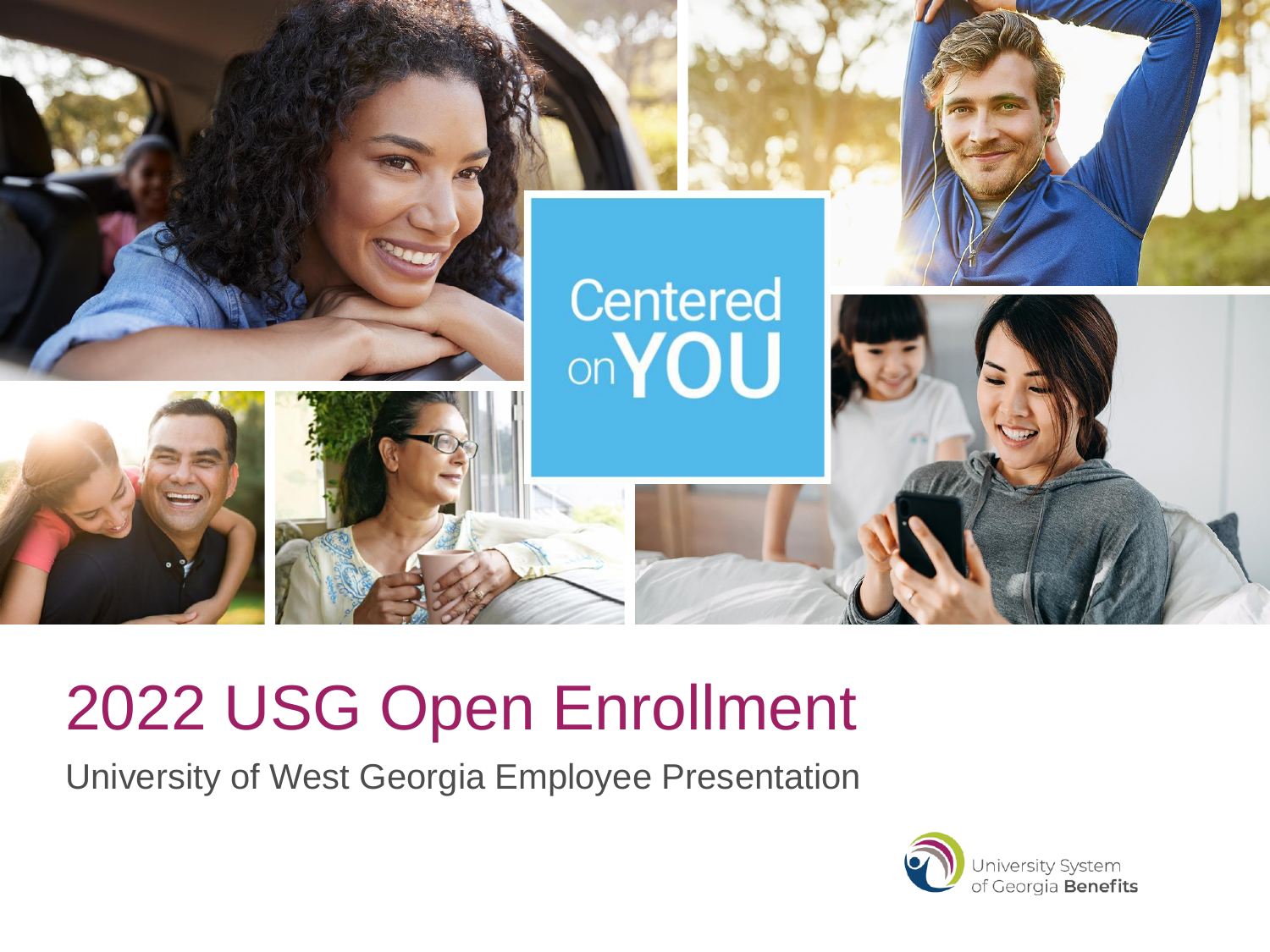### What we'll discuss today

- **USG Open Enrollment Information** 
	- Key Dates
	- Systemwide Virtual Benefits Fair
	- Enrollment Resources
- New and Noteworthy
	- HSA Bank
	- USG Benefits Website redesign
	- Enhanced Communications
- 2022 Benefits Changes and updates
	- Healthcare & Pharmacy Changes
	- Voluntary Benefits
- Share Sick Leave Pool
- Questions



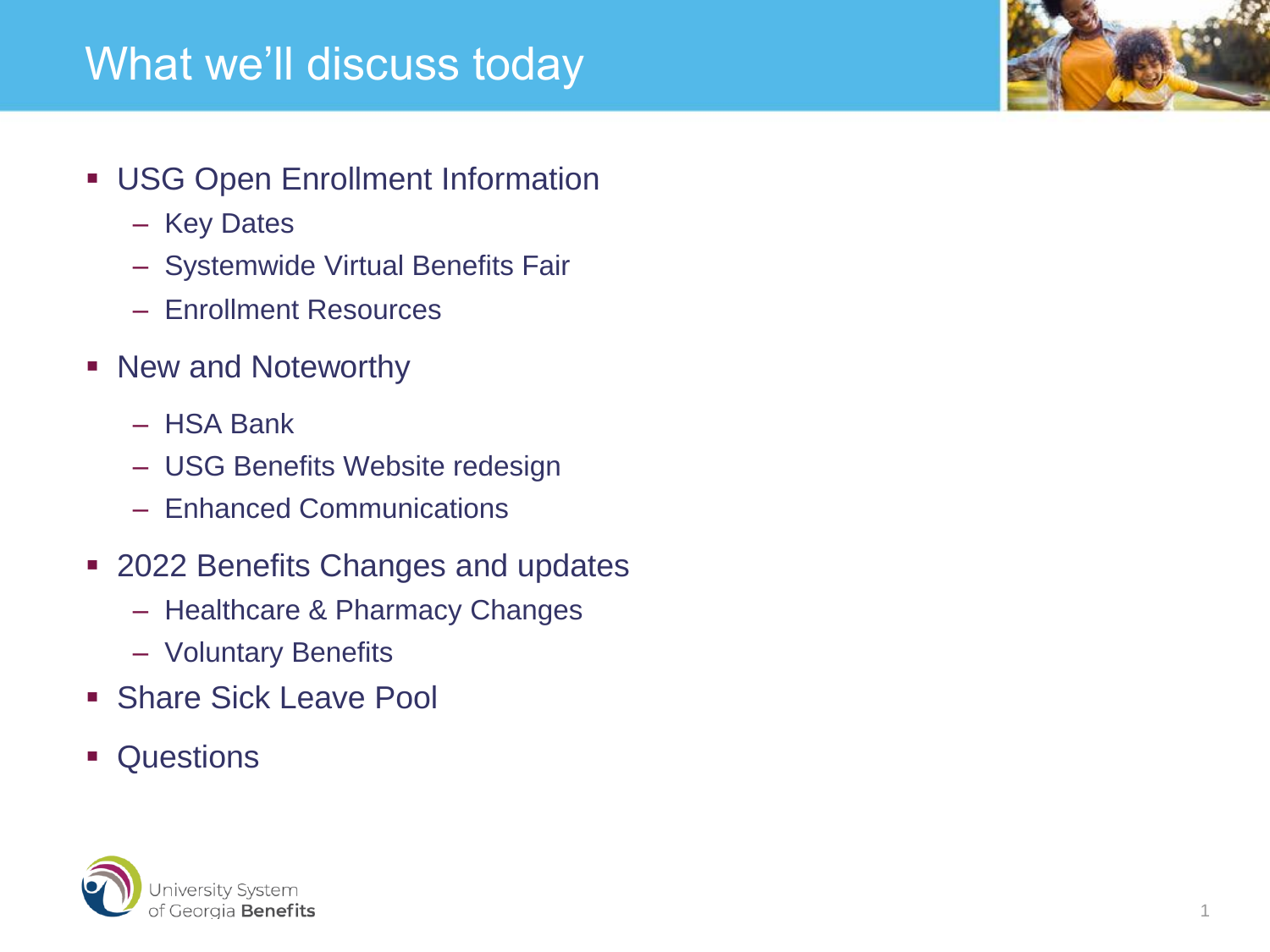

## USG Open Enrollment Information

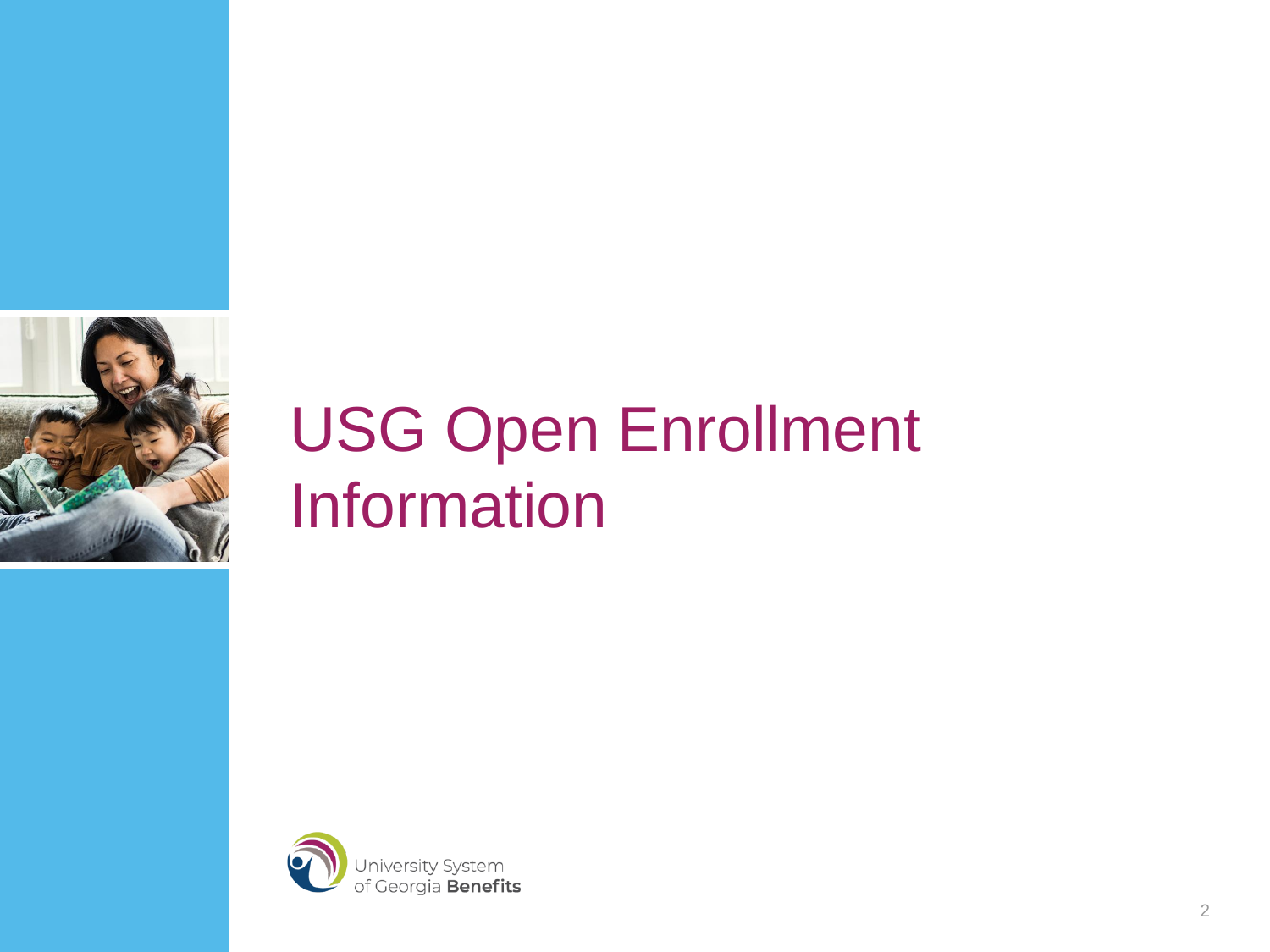## Open Enrollment Dates



USG Open Enrollment is: **Monday, October 25 – Friday, November 5**

| October 2021 |    |    |       |    |    |    |
|--------------|----|----|-------|----|----|----|
| Su           | Mo | Tu | We Th |    | Fr | Sa |
|              |    |    |       |    | 1  | 2  |
| 3            | 4  | 5  | 6     | 7  | 8  | 9  |
| 10           | 11 | 12 | 13    | 14 | 15 | 16 |
| 17           | 18 | 19 | 20    | 21 | 22 | 23 |
| 24           | 25 | 26 | 27    | 28 |    | 30 |
|              |    |    |       |    |    |    |



- **You must take action by November 5.** You must recertify tobacco user status and working spouse surcharge each Open Enrollment, or surcharges will be applied.
- **Active Open Enrollment.**  Most benefits will roll over from year to year. However, you must elect to contribute to your Flexible Spending Account (FSA) every year.
- **Open Enrollment is the time to make changes.** Midyear changes are not allowed unless you experience a qualifying life event.

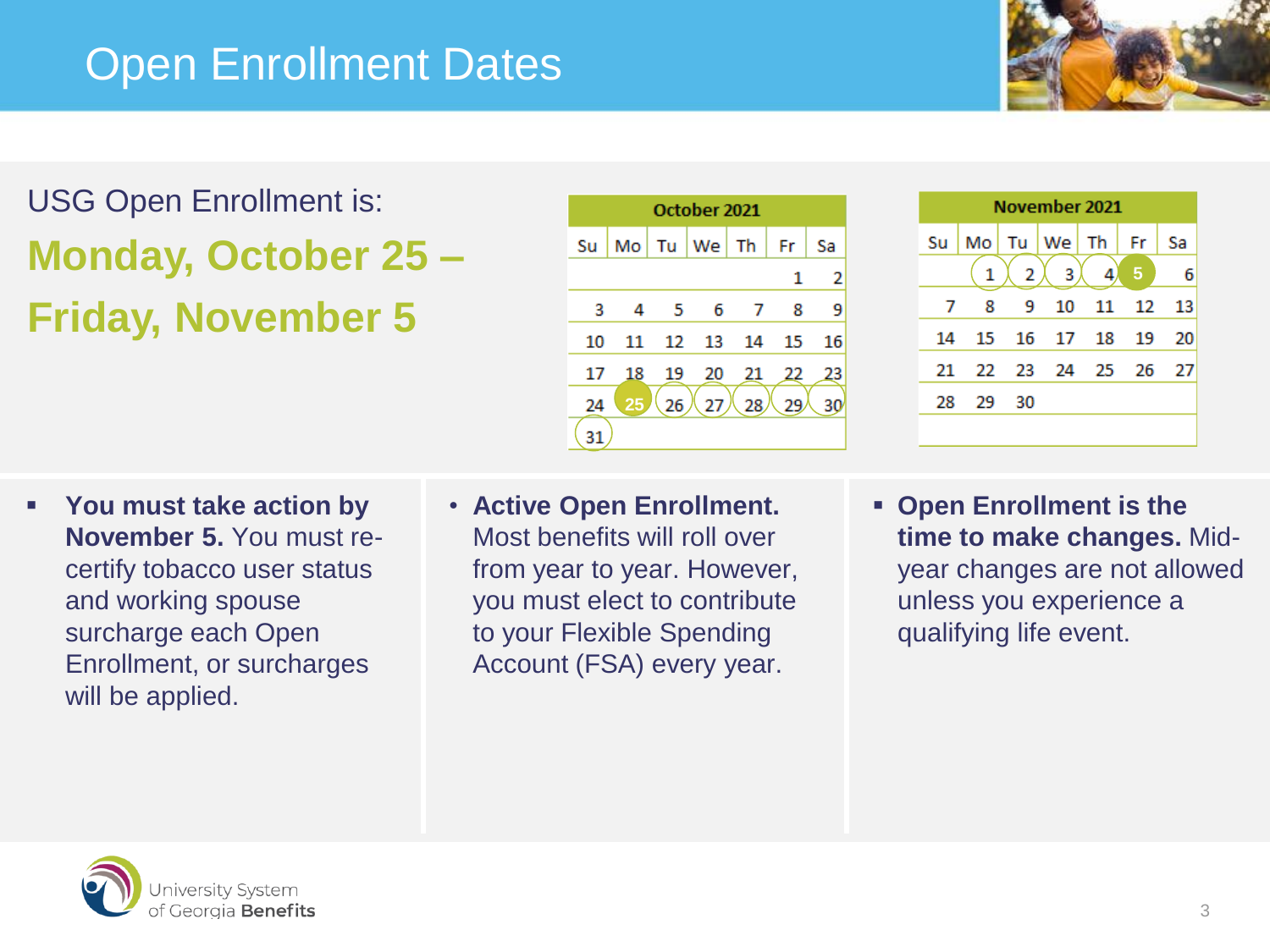

Live events, chat and raffles: **October 25 – 29, 2021**



Live Events 9am – 12 noon EST



**Benefits** Information

#### Register and attend sessions at usg.vfairs.com

- **Chat 1:1 with Benefits Experts Daily** to get your questions answered.
- Accolade and Anthem will be in one booth this year.
- **View presentations ondemand through November 30.** Benefits information will remain, but the chat feature will be disabled. <https://usg.vfairs.com/>
- **Campus Office Hours and any campus specific events** will reiterate messages from Benefits Fair.
- Additional support through OneUSG Connect - Benefits call center.

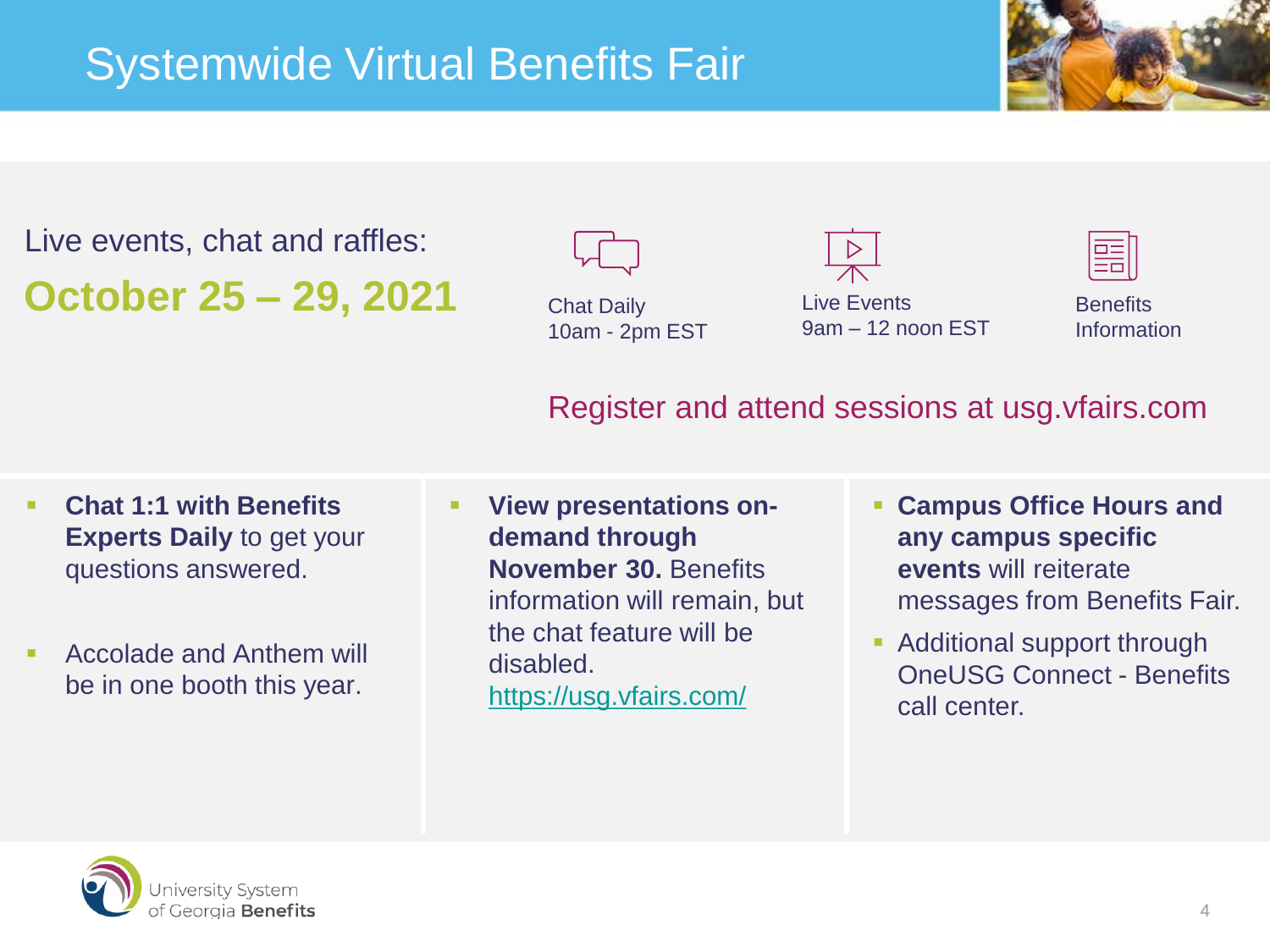## USG Open Enrollment Resources





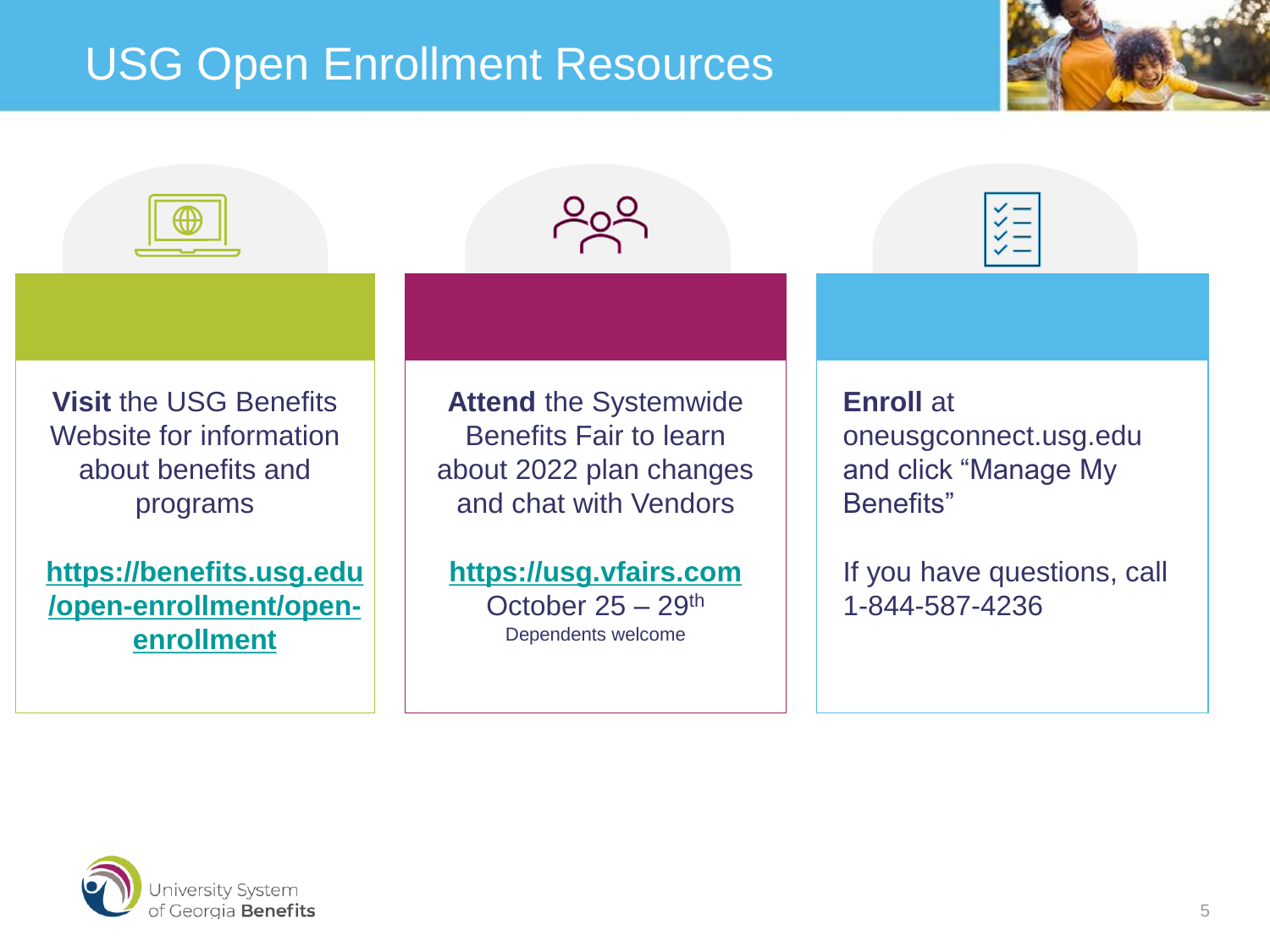

## New and Noteworthy

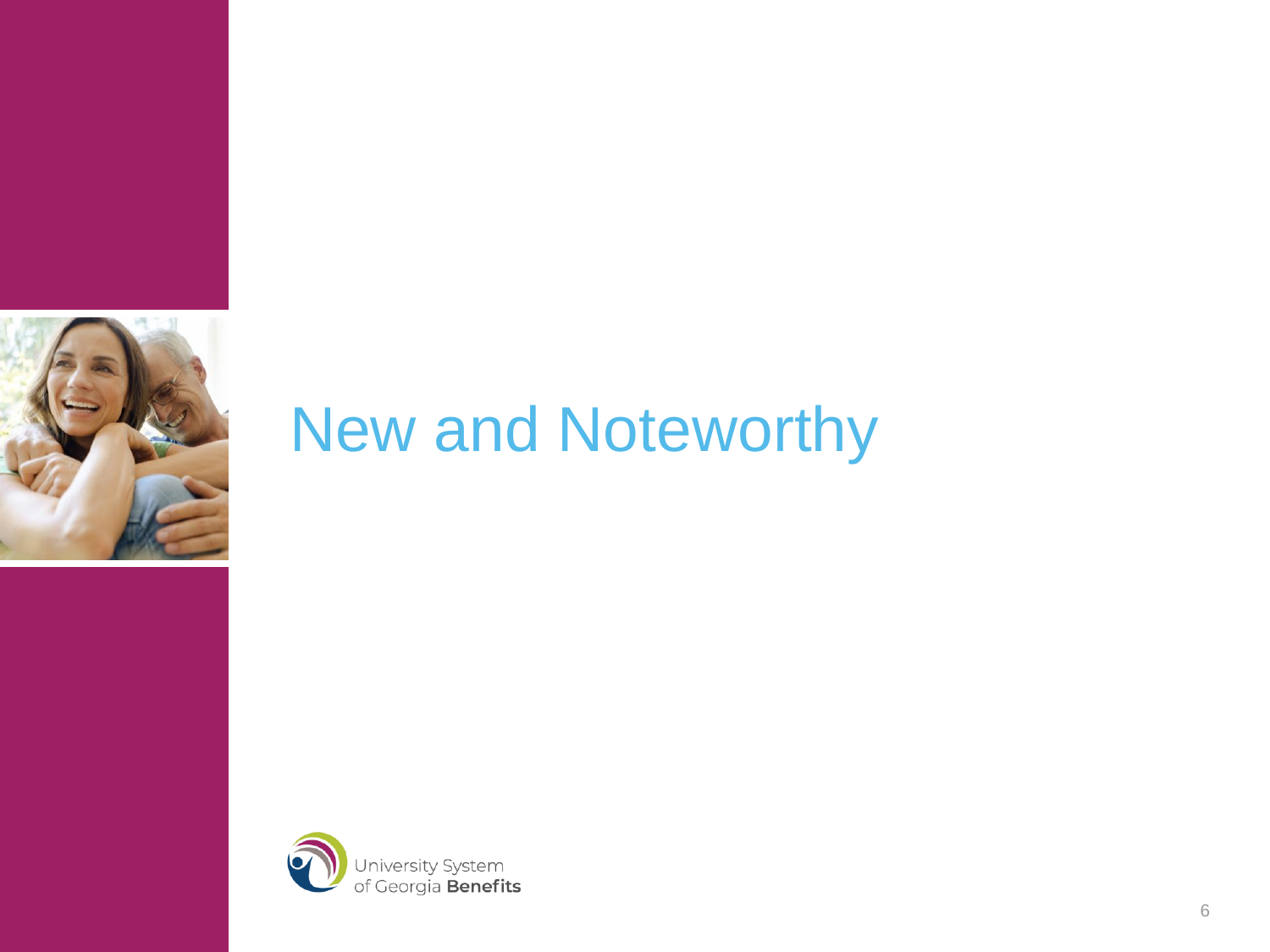## New! Flexible Spending Account Vendor



Beginning January 1, 2022, HSA Bank will be the new Flexible Spending Account vendor (FSA):

- Healthcare FSA (HC-FSA)
- Dependent Care FSA (DC-FSA)
- Limited Purpose FSA (LP-FSA)

#### **Flexible Spending Accounts**

- You must enroll each Open Enrollment
- 2021 contributions will remain with Optum. You can continue to use your Optum debit card and/or be reimbursement through the Grace Period
	- ‒ Incur eligible expenses through March 15, 2022
	- ‒ File for reimbursement through March 31, 2022

If you enroll in an FSA account for 2022, you will receive a new HSA Bank debit card the last week of December 2021

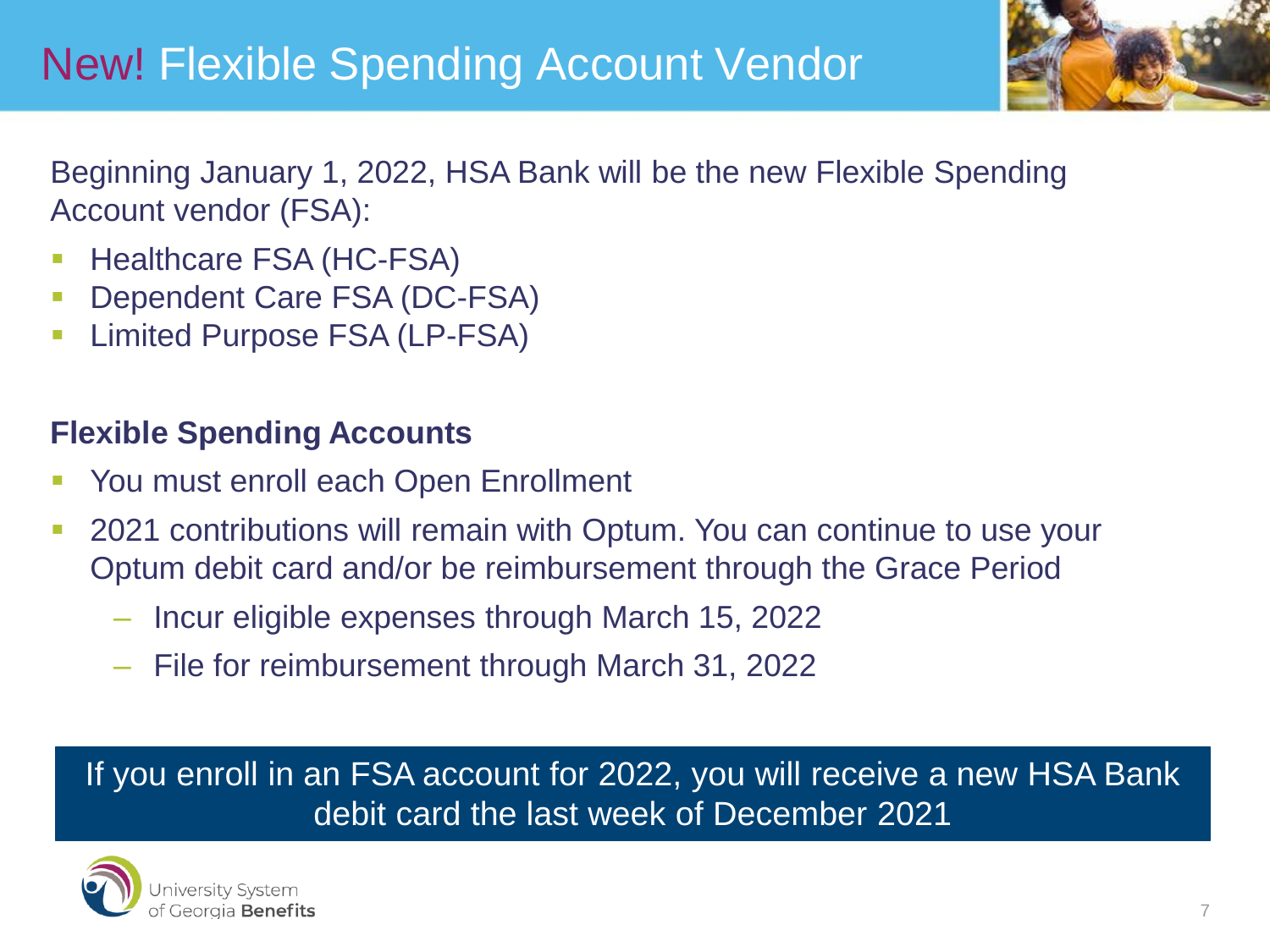

#### Your 2022 contributions will be deposited into your new HSA Bank account

| <b>FSA Type</b>        | <b>2021 Contribution Limit.</b> |
|------------------------|---------------------------------|
| <b>Healthcare</b>      | \$2,700                         |
| <b>Limited Purpose</b> | \$2,700                         |
| <b>Dependent Care</b>  | \$5,000 (no change)             |



Remember, the dependent care FSA is for childcare (under age 13) and eldercare expenses.



**Calculate expenses carefully.** You have until **March 31, 2022,** to request reimbursement. Use it or Lose it



Will update when 2022 limits are announced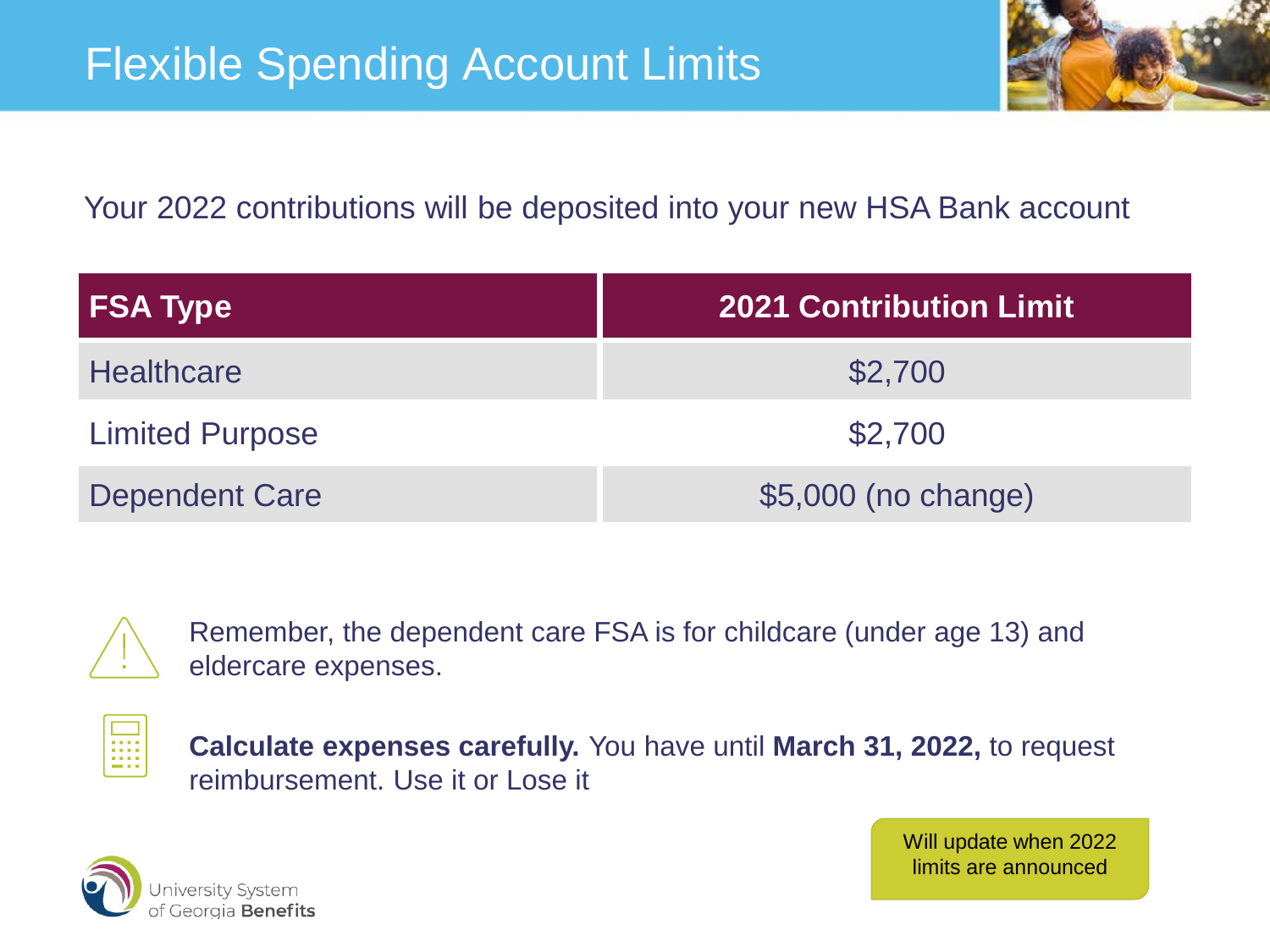

Beginning January 1, 2022, HSA Bank will be the new Health Savings Account vendor.

#### **Health Savings Account (HSA)**

- You will receive new Debit Cards the last week of December
- During Open Enrollment, you **must** approve or not approve the transfer of funds to HSA Bank
- You can keep your funds with Optum or transfer to HSA Bank
	- If you approve the transfer, you will earn a deposit of **\$50** (if you are eligible for HSA Contributions in 2022)
	- **.** If you do not approve the transfer will remain with Optum and will be responsible for the monthly fee (\$3.25)

To learn more about HSA Bank and how this change may impact you, attend the live session at the virtual benefits fair.

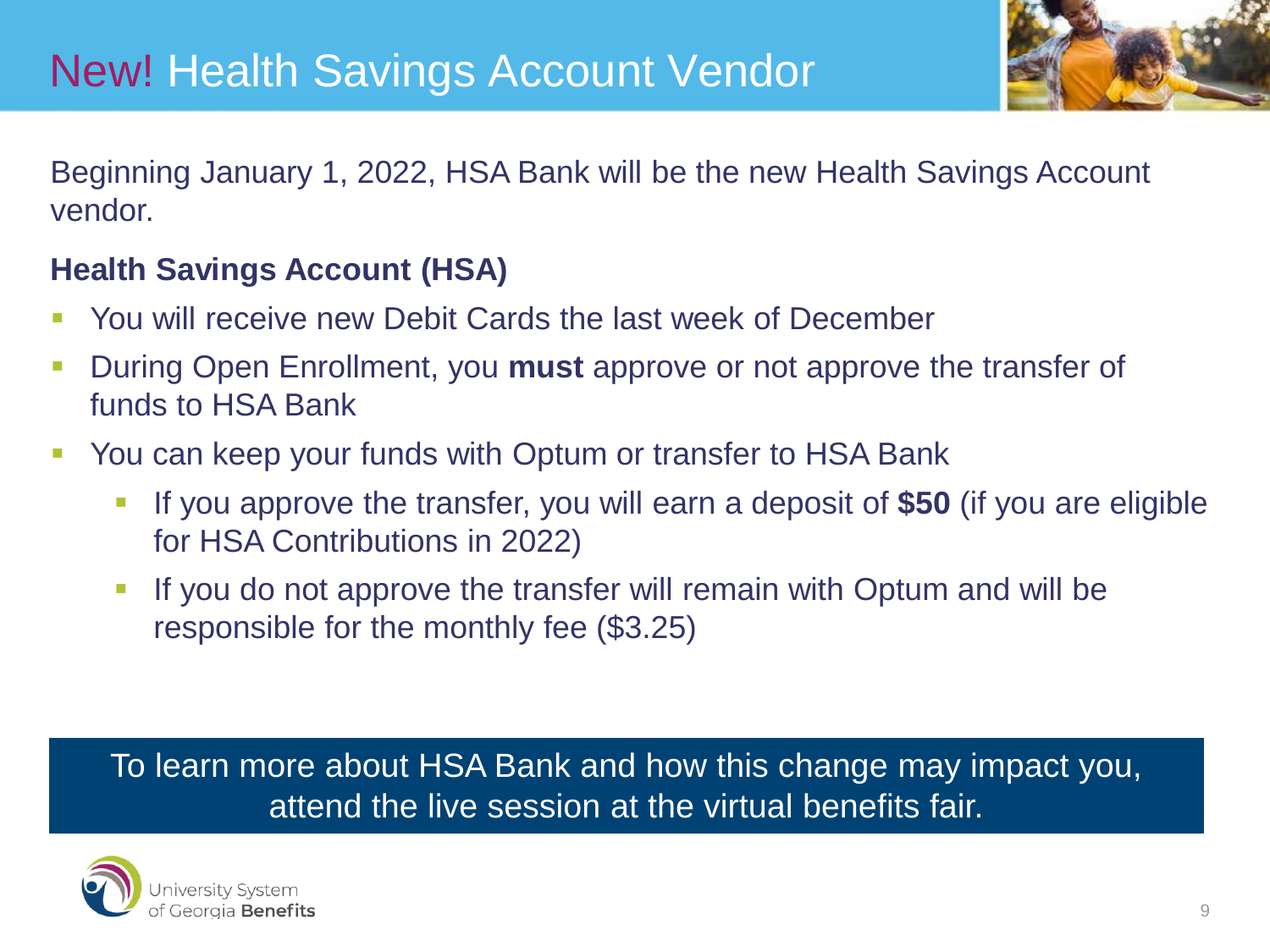

#### Your 2022 contributions will be deposited into your new HSA Bank account

|               | 2021<br><b>Contribution</b><br>Limit | 2022<br><b>Contribution</b><br><b>Limit</b> | <b>USG Match</b> |
|---------------|--------------------------------------|---------------------------------------------|------------------|
| <b>Single</b> | \$3,600                              | \$3,650                                     | \$375            |
| Family        | \$7,200                              | \$7,300                                     | \$750            |

**Important!** The \$50 deposit and the employer match both count towards the annual contribution limit.

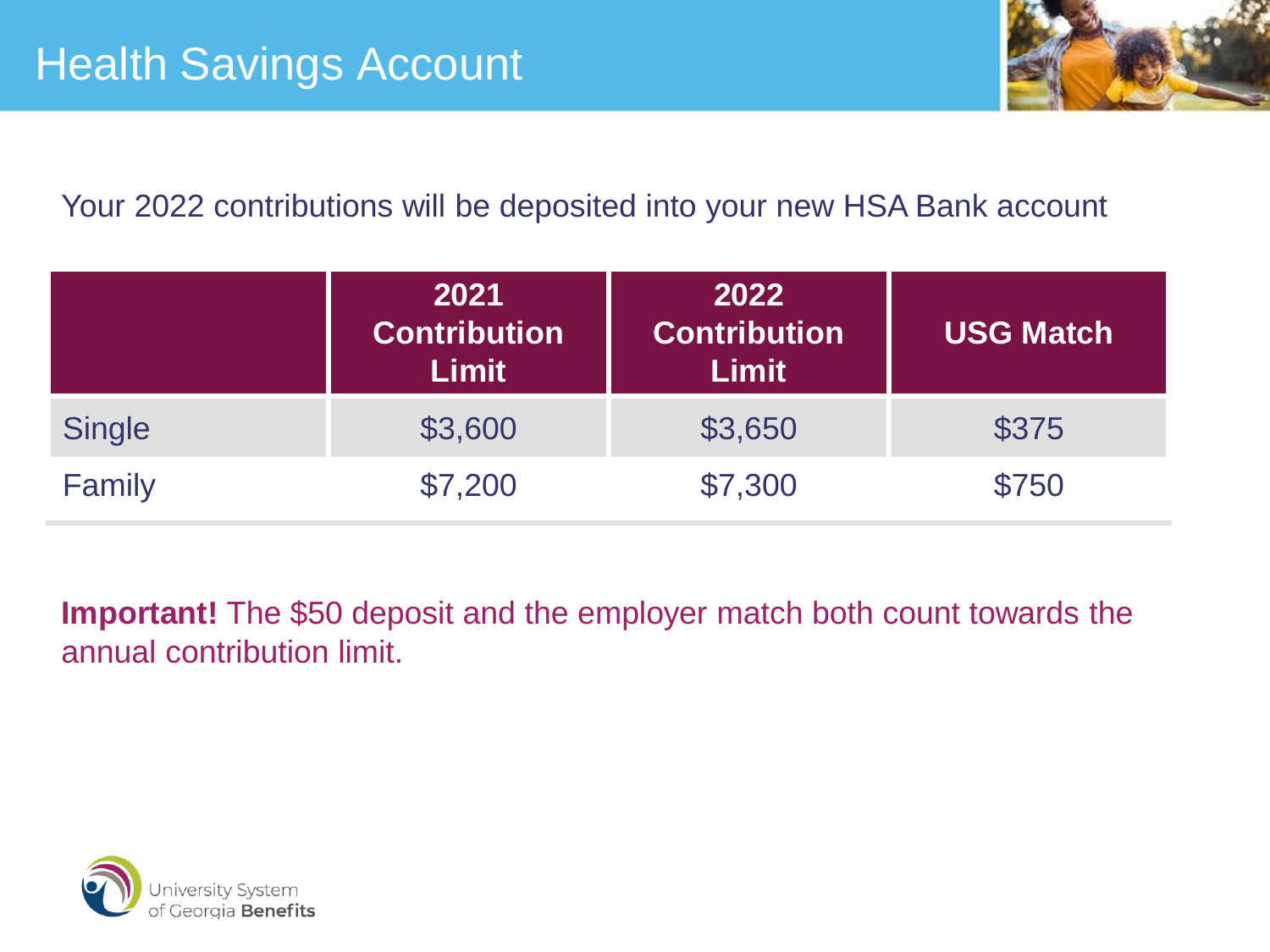## USG Benefits Website Redesigned



- New URL <https://benefits.usg.edu/>
- Organizes information into five major categories
	- Health & Well-being
	- Retirement & Savings
	- Money & Financial
	- Work/Life
	- Benefits Resources
- **Example 1** Find benefits resources based on your employment stage
	- ‒ New to USG
	- ‒ Retired or Planning to Retire



Check your bookmarks! If you saved USG Benefits pages, you will need to adjust your bookmarks.

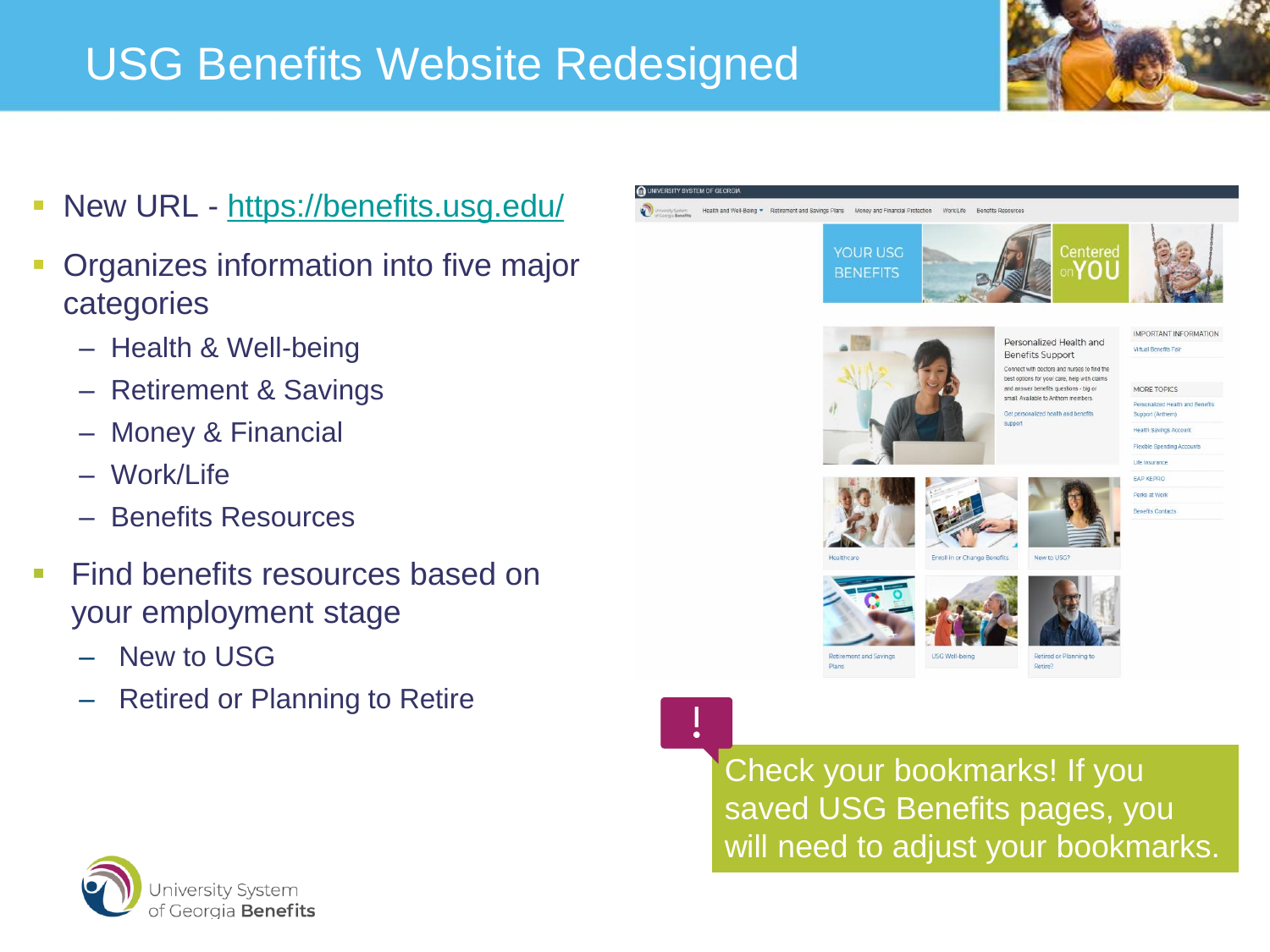## Anthem ID Cards



#### ▪ **Anthem ID Cards:**

- Anthem will issue new ID cards for 2022
- New ID cards include both in-network and out-of-network information
- ID Cards should arrive the last week of December

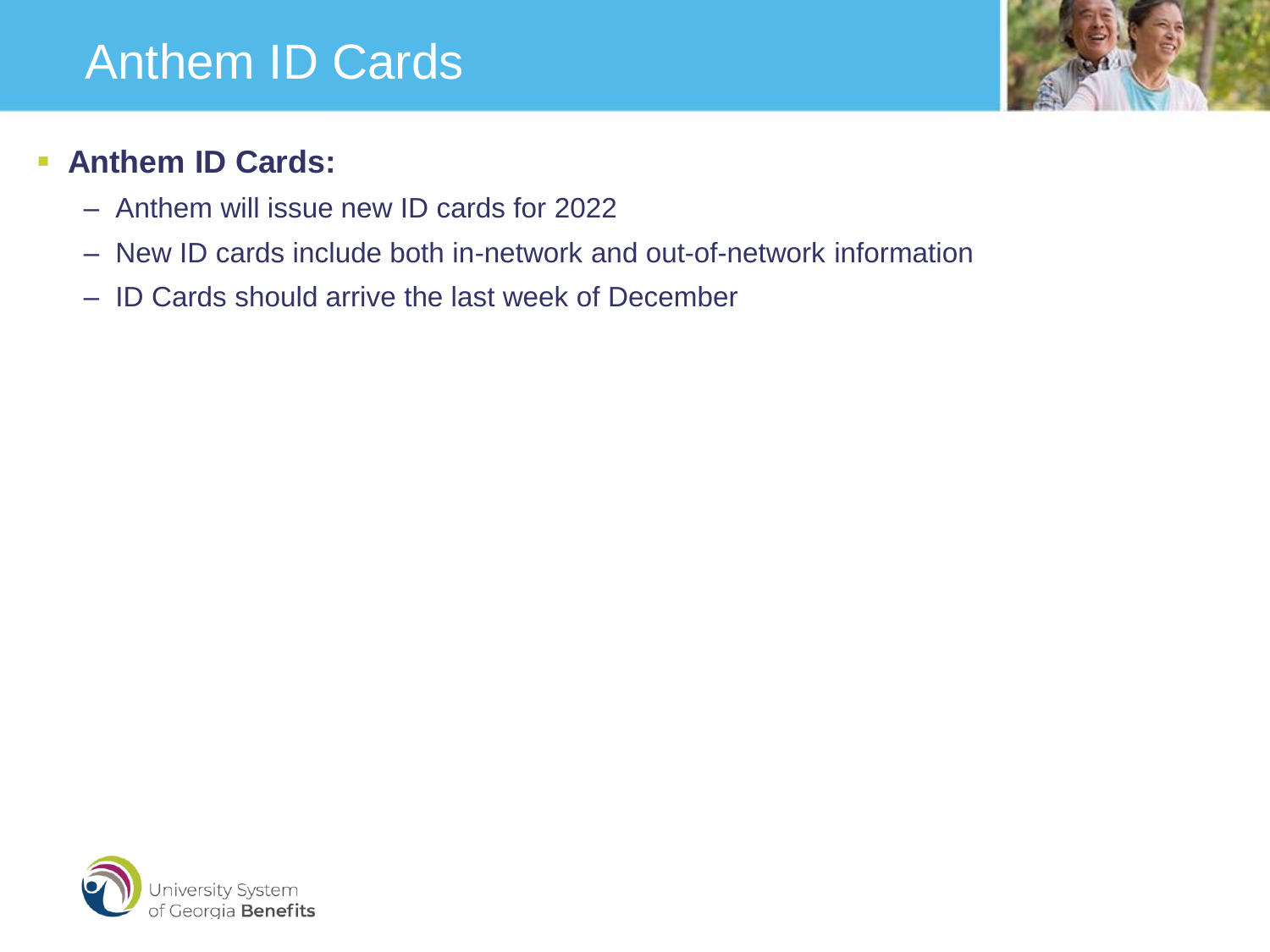

- If both you and your spouse are benefits-eligible University System of Georgia employees, only one of you may elect to cover the other spouse and/or dependent child(ren).
- **Remember! As a company couple you can enroll through the OneUSG Connect – Benefits enrollment portal during Open Enrollment!** 
	- If you both attempt to enroll in individual coverage during USG Open Enrollment, but you are already covered by your spouse, you will receive a pop-up message
	- The last election will be saved
	- Confirmation statement will be mailed to both employees

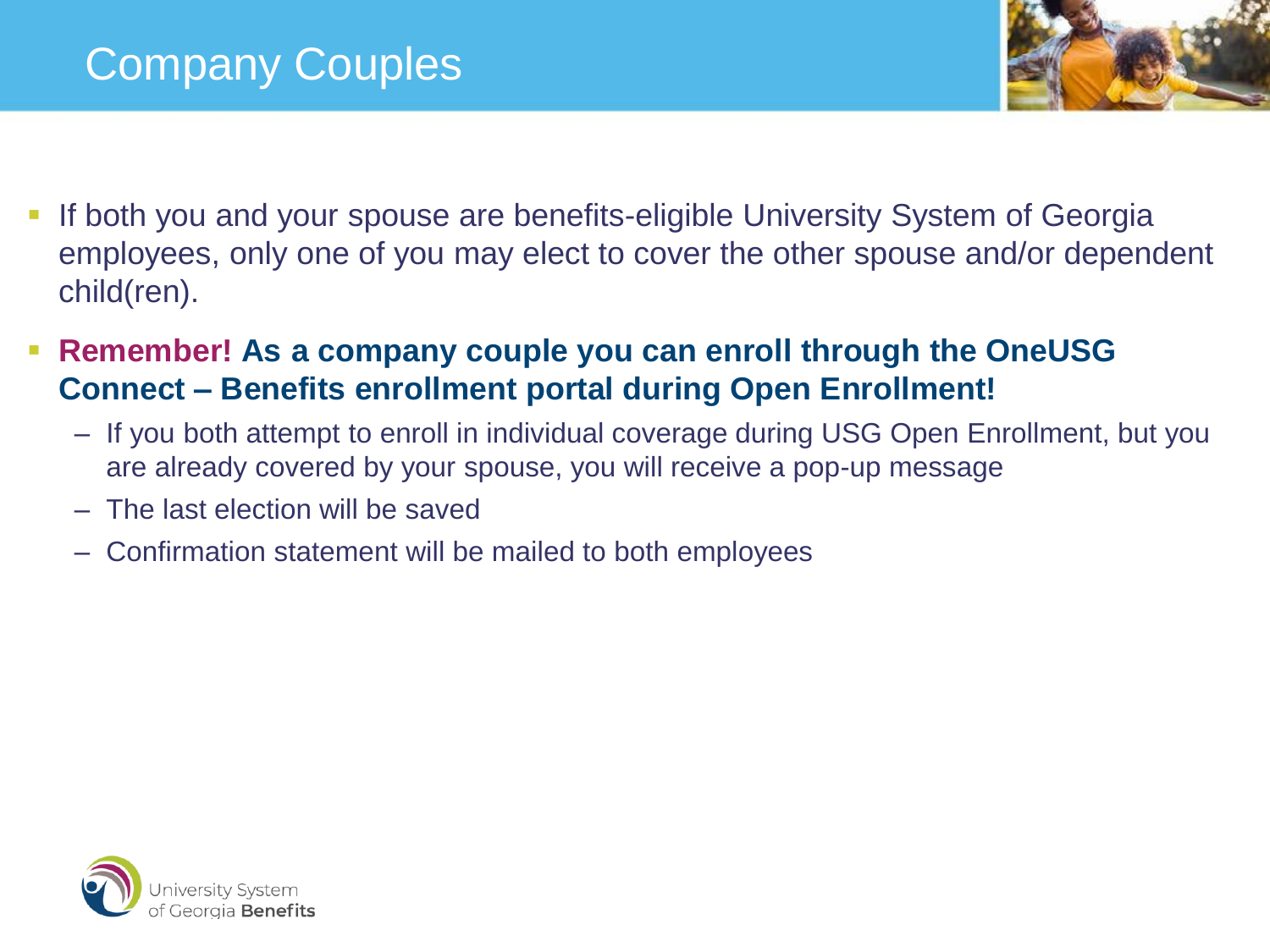

# 2022 Open Enrollment – Benefit Overview & Changes

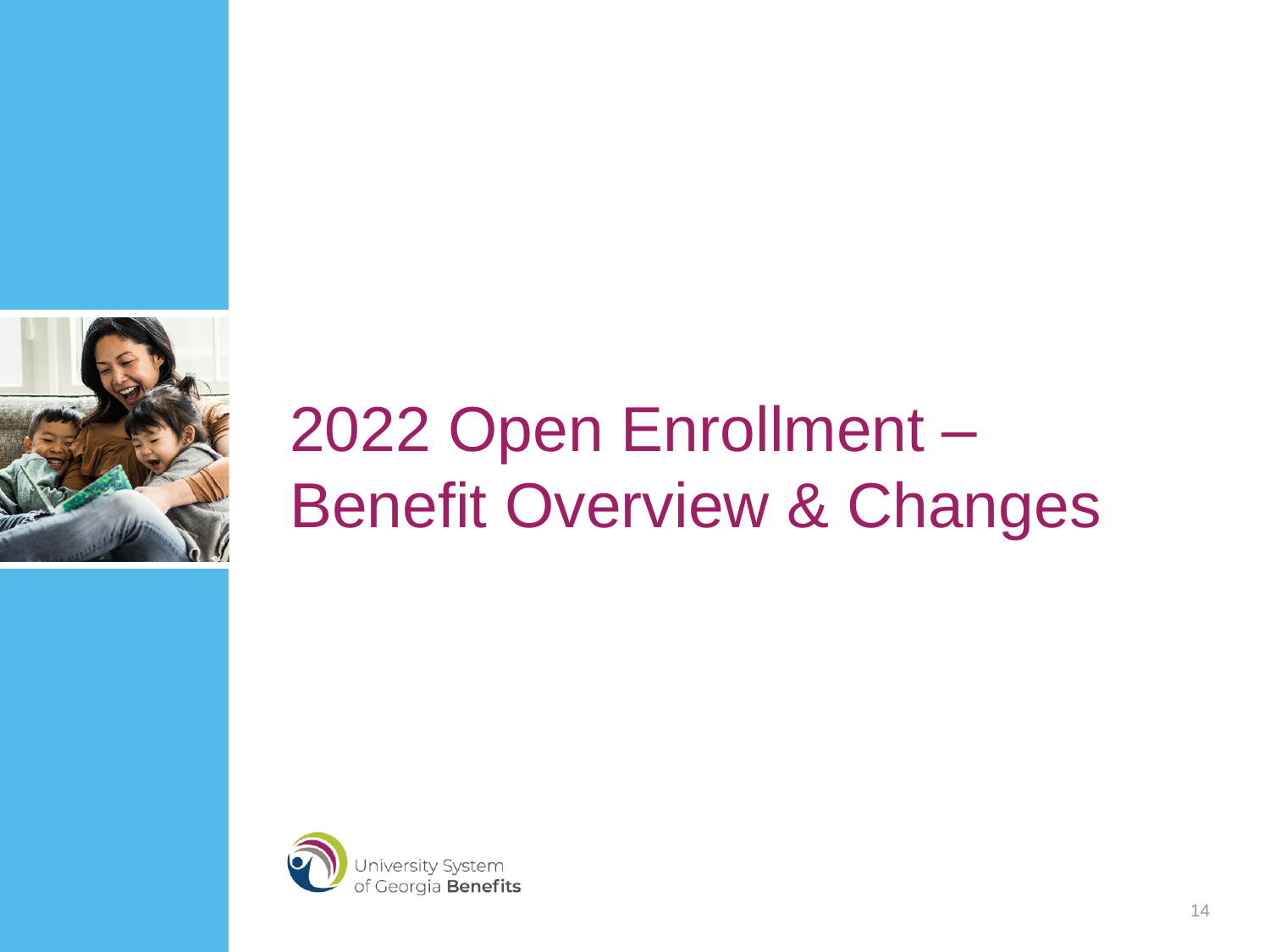## Healthcare Premiums - **Employees**



Slight increase in premium increase across all USG healthcare plans.

- For employees enrolled in the Kaiser HMO, the increase will be less than 1%
- **For employees enrolled in an Anthem plan, the increase will be between 2%-3%**

| <b>Employee</b><br><b>Monthly</b><br><b>Premium</b> | (USG Self-Insured Coverage)          | <b>Kaiser</b><br>(Fully<br>Insured) |                                 |            |
|-----------------------------------------------------|--------------------------------------|-------------------------------------|---------------------------------|------------|
| <b>Tier</b>                                         | <b>Consumer</b><br><b>Choice HSA</b> | <b>Comprehensive</b><br>Care        | <b>BlueChoice</b><br><b>HMO</b> | <b>HMO</b> |
| <b>Employee</b>                                     | \$83.20                              | \$193.34                            | \$228.32                        | \$171.64   |
| Employee +<br>Child(ren)                            | \$176.64                             | \$374.92                            | \$437.42                        | \$329.30   |
| Employee +<br><b>Spouse</b>                         | \$206.12                             | \$437.42                            | \$510.88                        | \$384.18   |
| Family                                              | \$294.44                             | \$624.88                            | \$729.82                        | \$548.84   |

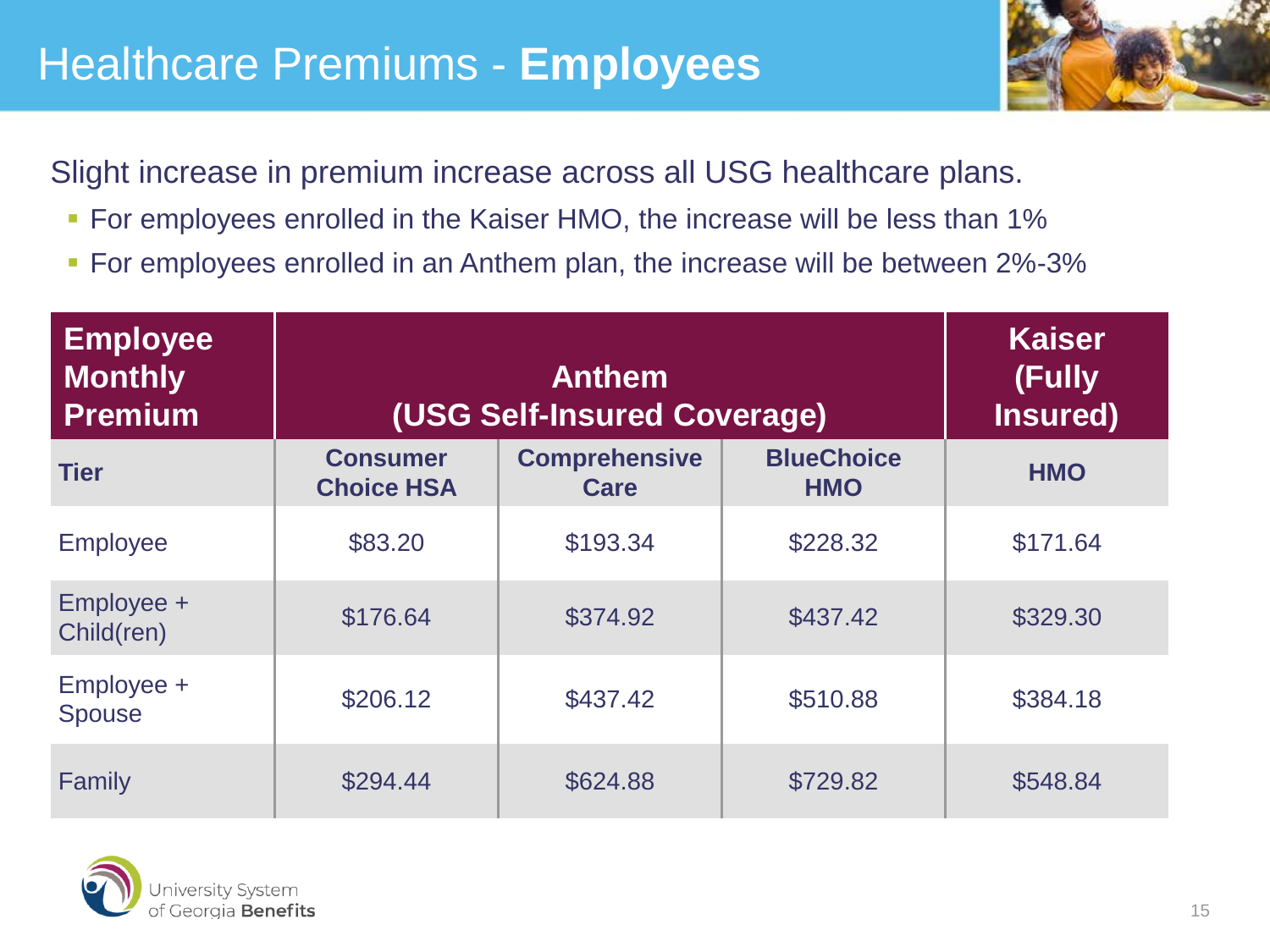## 2022 Healthcare Changes



#### **Consumer Choice HSA Plan out-of-pocket maximum increases**

- **■** In-network
	- employee only tier will increase from \$3,700 to \$4,000
	- ‒ family tier will increase from \$7,400 to \$8,000
- Out-of-network
	- ‒ employee only coverage tier will increase from \$7,400 to \$8,000
	- family tier will increase from \$14,800 to \$16,000

|                                   | <b>In-network</b>  | <b>Out-of-Network</b> |
|-----------------------------------|--------------------|-----------------------|
| Deductible – Employee Only        | \$2,200            | \$4,400               |
| Deductible – Family               | \$4,400            | \$8,800               |
| Out-of-Pocket Max – Employee Only | \$4,000            | \$8,000               |
| <b>Out-of-Pocket Max - Family</b> | \$8,000            | \$16,000              |
| <b>Pharmacy</b>                   | <b>RX</b> Included | <b>RX</b> Included    |

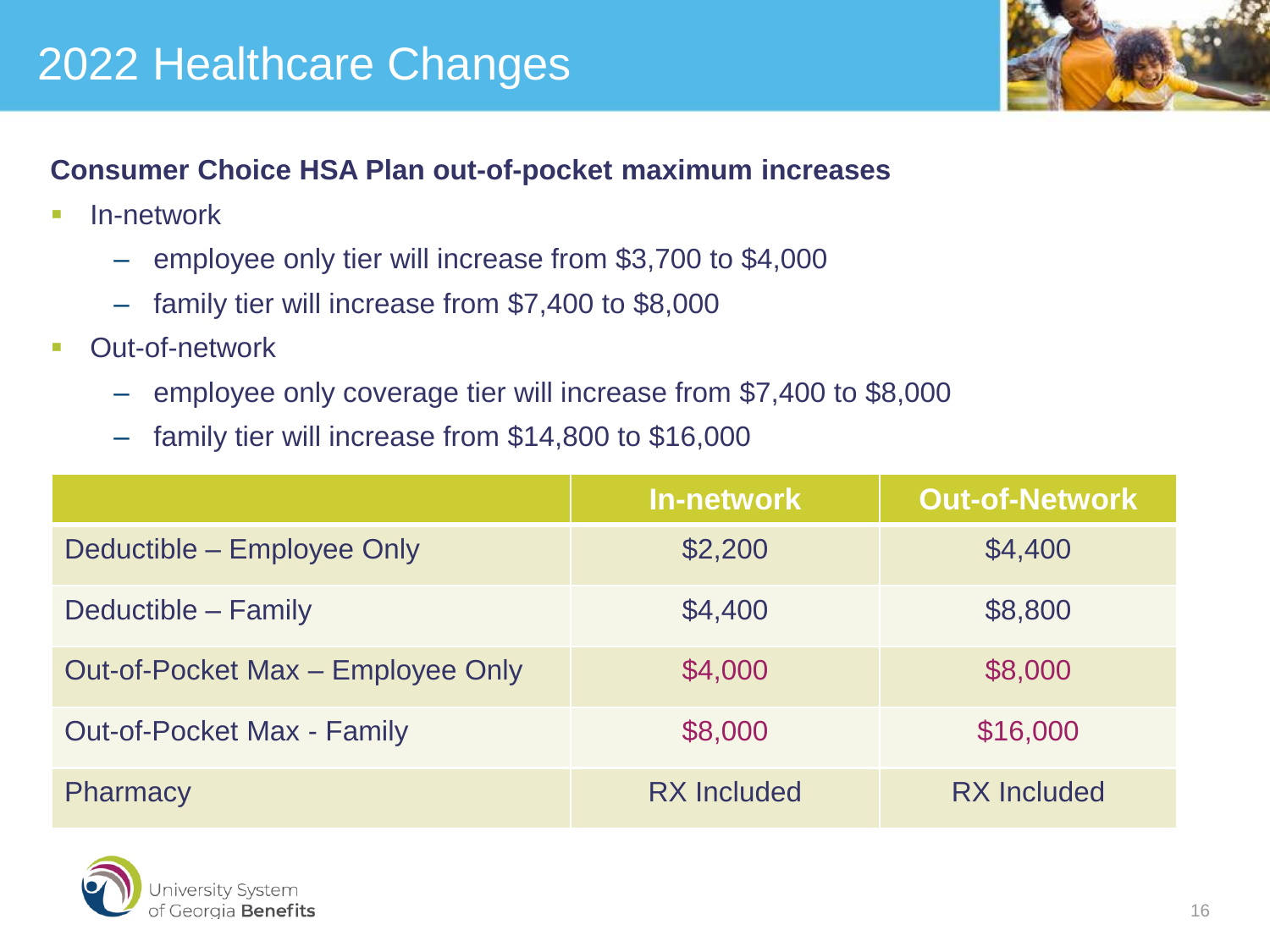## 2022 Pharmacy Changes



#### **Mail Order Prescriptions**

- Mail order prescription costs will be the same as retail costs for all plans in 2022
- **Employees enrolled in the Kaiser HMO will experience a slight copay increase for a 90**day mail order prescription

#### **New Specialty Tier**

- Comprehensive Care and Blue Choice HMO have a new specialty tier
	- ‒ SRx Generic 20% with a max of \$75
	- ‒ SRx Preferred 20% with a max of \$150
	- ‒ SRx Non-Preferred 35% with a max of \$200
- All plans have a 30-day limit for **new** specialty medications
	- ‒ If you are **currently** receiving a supply greater than 30 days, you will be allowed to continue through December 31, 2022.
	- If you receive a specialty RX for greater than 30 days, you will be responsible for 2x or 3x the 30-day supply cost.

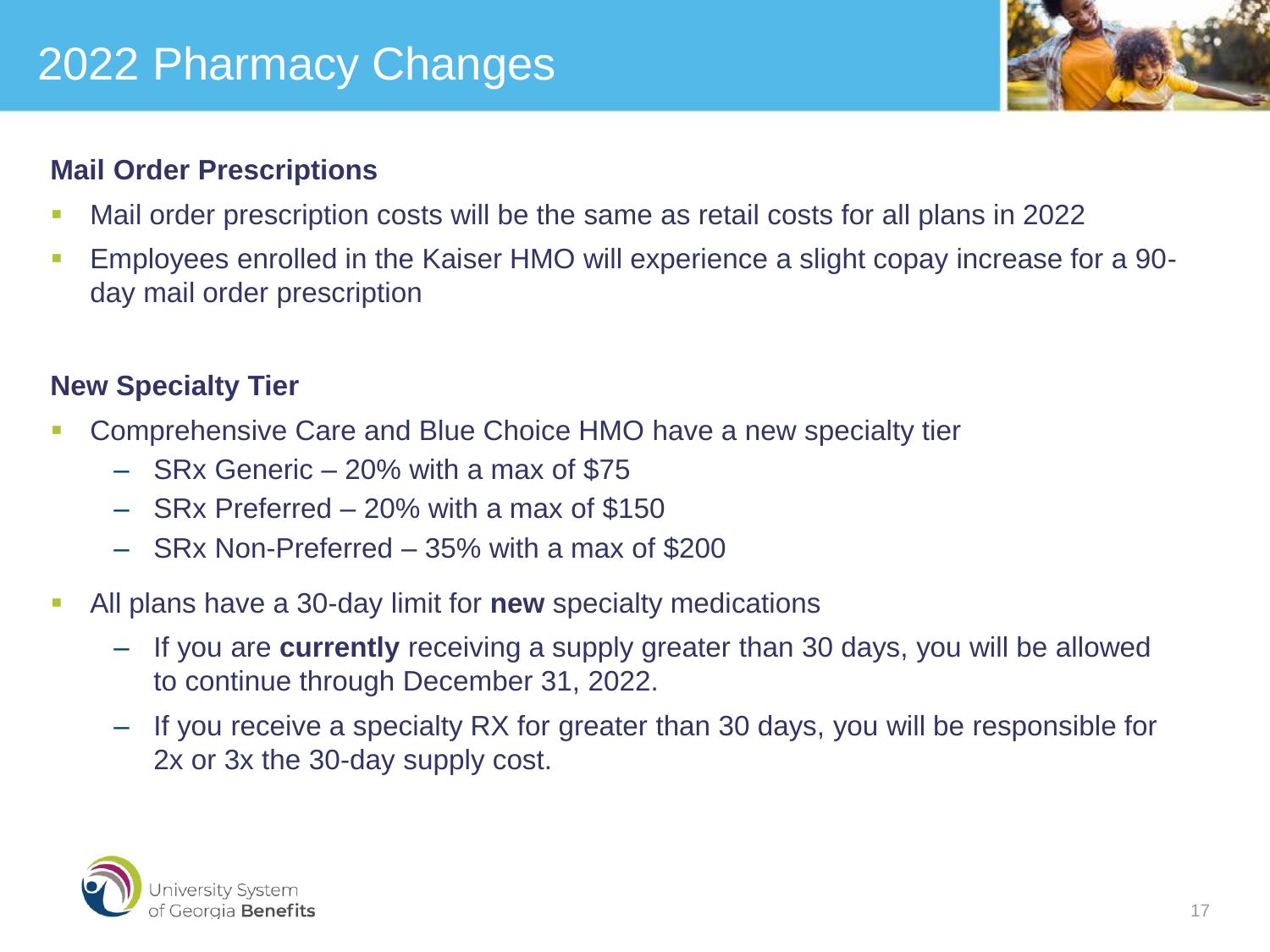## 2022 Pharmacy Changes Continued



|                                                        | <b>Consumer Choice HSA</b>                            |                                   | <b>Comprehensive Care &amp; Blue Choice HMO</b> |                                                                                |  |
|--------------------------------------------------------|-------------------------------------------------------|-----------------------------------|-------------------------------------------------|--------------------------------------------------------------------------------|--|
|                                                        | <b>Retail</b><br>$(30 \text{ day})$                   | <b>Mail</b><br>$(90 \text{ day})$ | <b>Retail</b><br>$(30 \text{ day})$             | <b>Mail</b><br>$(90 \text{ day})$                                              |  |
| <b>Generic</b>                                         | 20% after deductible                                  |                                   | \$15 copay                                      | \$45 copay                                                                     |  |
| <b>Preferred</b>                                       | 20% after deductible                                  |                                   | 20% with \$40 min<br>and \$100 max              | 20% with \$120 min<br>and \$300 max                                            |  |
| Non-Preferred                                          | 20% after deductible                                  |                                   | 35% with \$100 min<br>And \$200 max             | 35% with \$300 min<br>And \$600 max                                            |  |
| <b>Specialty (SRx)</b>                                 | 30-day fill limit for all new specialty prescriptions |                                   |                                                 |                                                                                |  |
| <b>SRx Generic</b>                                     | 20% after deductible                                  |                                   | 20% with \$75 max                               | N/A                                                                            |  |
| <b>SRx Preferred</b>                                   | 20% after deductible                                  |                                   | 20% with \$150 max                              | N/A                                                                            |  |
| <b>SRx Non-Preferred</b>                               | 20% after deductible                                  |                                   | 35% with \$200 max                              | N/A                                                                            |  |
| <b>Annual Out of</b><br><b>Pocket Maximum</b><br>(OOP) | RX combined with healthcare<br><b>OOP Max</b>         |                                   | Separate RX OOP Max                             | <b>Employee: \$1,500</b><br>Employee+1: \$3,000<br>Family (2 or more): \$4,500 |  |

#### **Pharmacy Questions?** Your Accolade Personal Health Assistant can help!

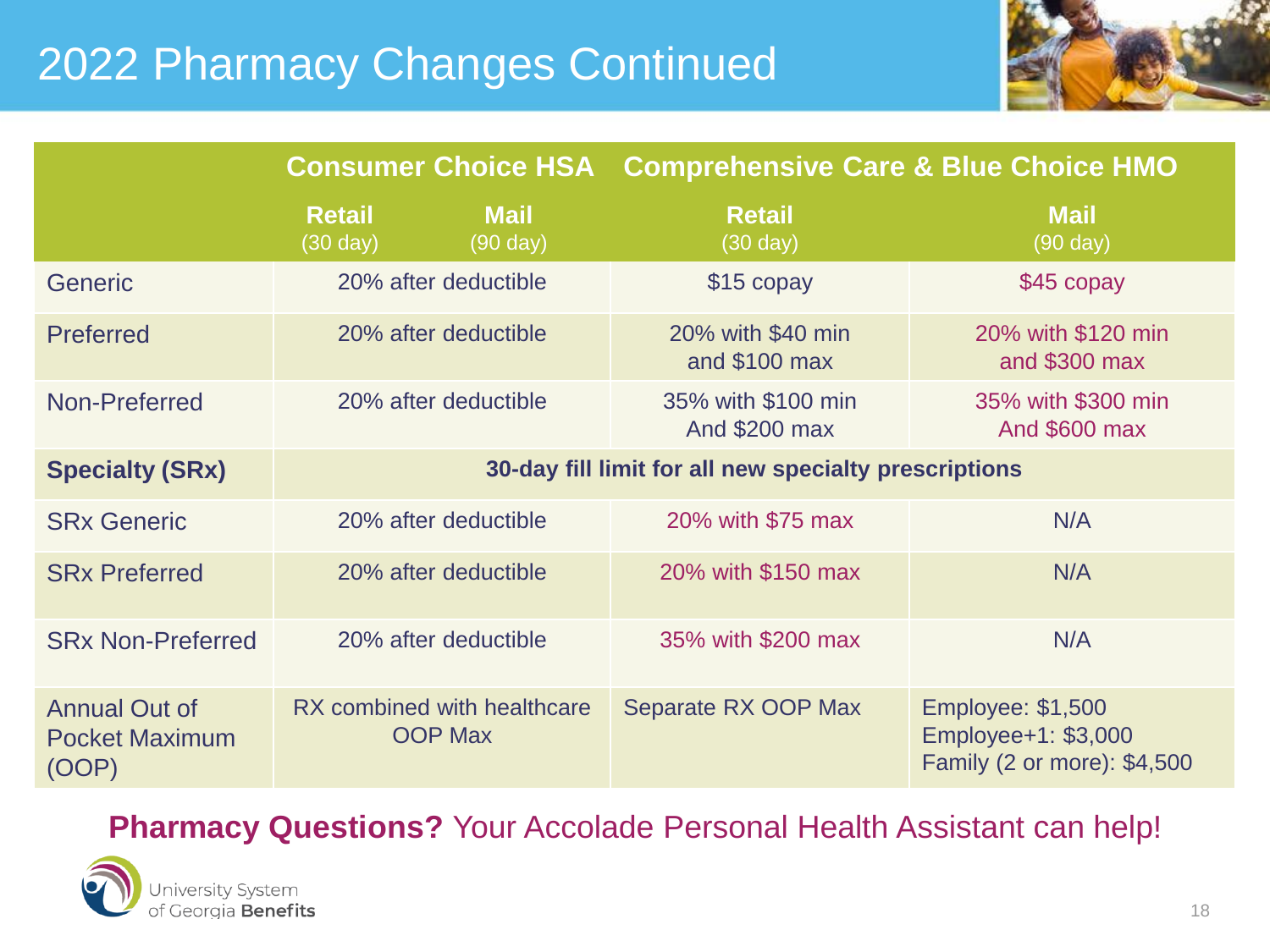## 2022 Pharmacy Changes Continued



#### Example assumes Specialty RX 30-day supply

| <b>Specialty</b>                      |                            |                                                                                                                                  | <b>Comprehensive Care</b> | <b>Blue Choice HMO</b> |                |  |
|---------------------------------------|----------------------------|----------------------------------------------------------------------------------------------------------------------------------|---------------------------|------------------------|----------------|--|
| <b>Tier</b>                           | <b>Drug</b><br><b>Cost</b> | <b>Coinsurance</b>                                                                                                               | <b>You Pay</b>            | <b>Coinsurance</b>     | <b>You Pay</b> |  |
| <b>Generic</b>                        | \$1,500                    | 20%<br>with \$75 max                                                                                                             | \$75                      | 20%<br>with \$75 max   | \$75           |  |
| <b>Preferred</b>                      | \$3,500                    | <b>20%</b><br>with \$150 max                                                                                                     | \$150                     | 20%<br>with \$150 max  | \$150          |  |
| <b>Non-Preferred</b>                  | \$7,500                    | 35%<br>with \$150 max                                                                                                            | \$200                     | 35%<br>with \$150 max  | \$200          |  |
| <b>Deductible</b><br>(in-network)     |                            | No deductible for pharmacy<br>No deductible for pharmacy                                                                         |                           |                        |                |  |
| Out of pocket maximum<br>(in-network) |                            | Employee Only: \$1,500<br>Employee + 1: $$3,000$<br><b>Family \$4,500</b><br>(Individual deductible applies for family coverage) |                           |                        |                |  |

**\*Make sure to check the Preventive Drug list - some medications that treat chronic conditions are considered preventive and are not subject to deductible or co-insurance (\$0)**

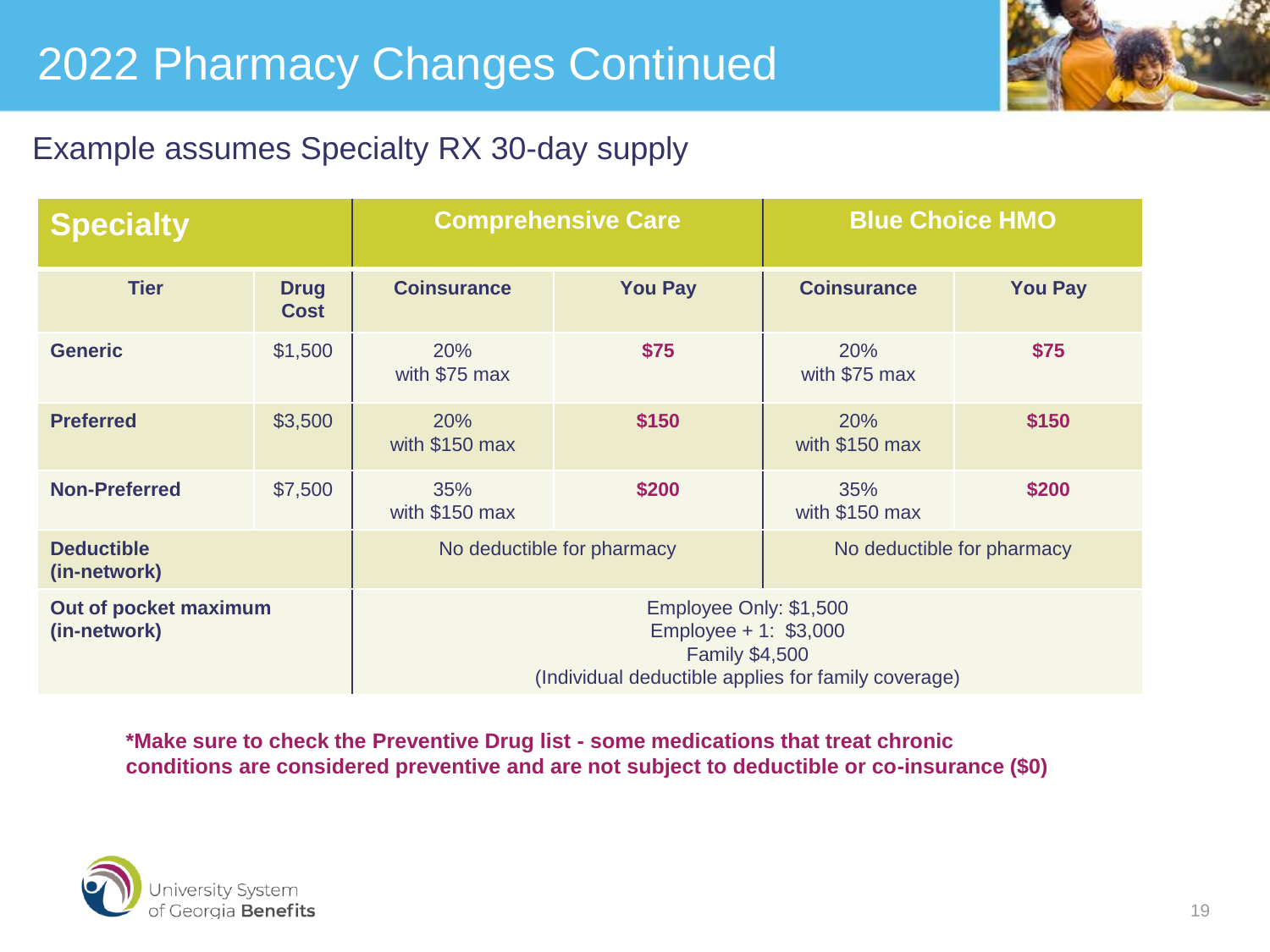## 2022 Pharmacy Resources



#### **Specialty Drug List**

- Specialty medications are used to treat chronic complex conditions, rare or genetic diseases.
- ‒ These are the most expensive medications and often require special handling

#### **Preventive Drug List (Consumer Choice HSA)**

- ‒ You will pay the coinsurance amount, even if you haven't met the deductible
- ‒ Includes medications taken regularly to treat chronic conditions like high cholesterol, high blood pressure or asthma

#### **Preventive Drug List (All healthcare plans)**

‒ Medications on this list have a \$0 employee cost share

#### **Systemwide Virtual Fair**

Understanding your pharmacy Benefit October 26 - 9:30 am

Specialty Pharmacy **Changes** October 28 – 12:30 pm

<https://usg.vfairs.com/>

#### **Pharmacy Questions?** Your Accolade Personal Health Assistant can help!

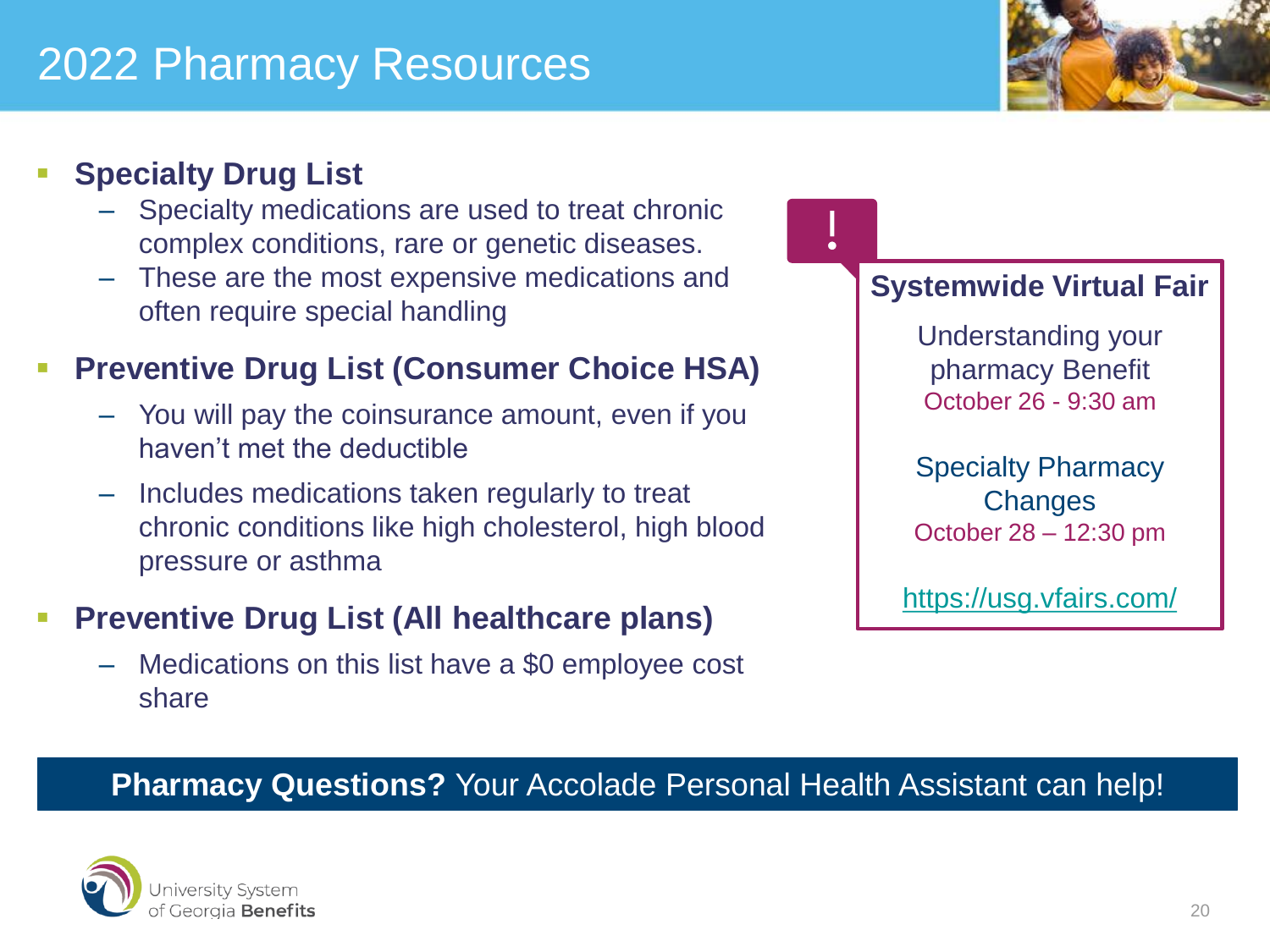

The Accolade Personal Healthcare Assistant is the front door to help answer benefit and pharmacy questions, coordinate care, and help with legwork to support our you along your healthcare journey.

#### **Who is eligible for Accolade**

- All USG employees and covered dependents enrolled in an Anthem Healthcare Plan (except GRA).
	- Includes Pre-65 retirees and COBRA participants
	- Does not include employees enrolled in Kaiser HMO, GRA or healthplan questions prior to January 1, 2020.

**Website:** member.accolade.com

**Call:** 1-866-204-9818

**Chat:** Accolade Mobile App

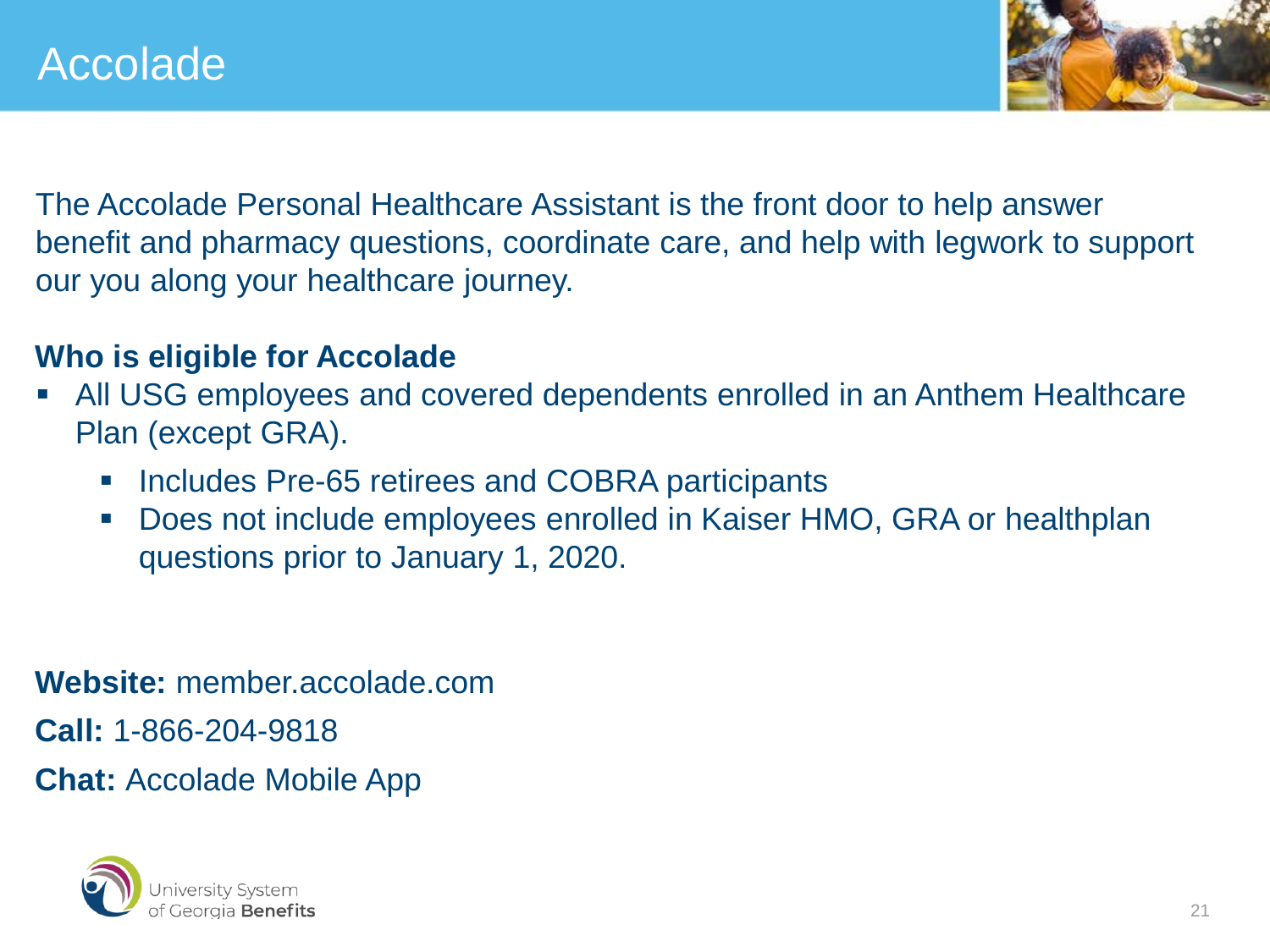### Accolade



#### ▪ **How Can Accolade Help**

- ‒ Understanding a new diagnosis, treatment options, ongoing conditions
- ‒ Connect you with other USG resources available
- ‒ Find in-network doctors
- ‒ Do the legwork to help with coordination of care, follow up with your doctor for Prior Authorization paperwork
- ‒ Answer questions about billing, explanation of benefits, and out of pocket costs
- ‒ What is covered with preventive services, what screenings should I get, and even help schedule appointments

#### **EXPLOM CAN Accolade Help during Open Enrollment**

- ‒ Am I enrolled in the correct USG Healthcare plan?
- ‒ There are a lot of pharmacy changes, what does that mean to me?
- Are my medications covered, how much will my medications cost?

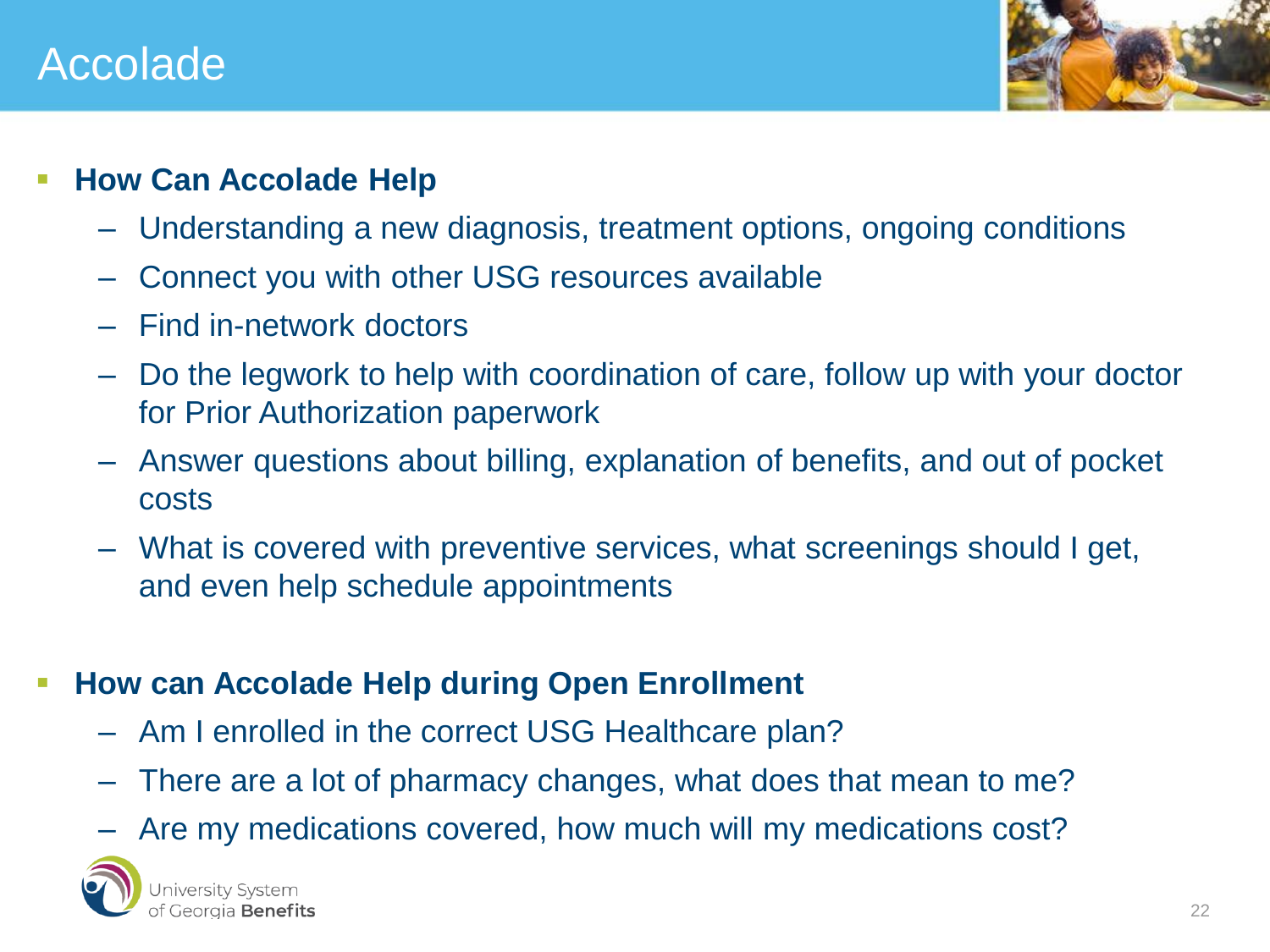

**Action required:** Certifications for employees and covered dependents enrolled in 2022 USG healthcare coverage

#### **Tobacco User Status**

- You must certify your status as a tobacco user or non-user, as well as the status of any dependents (age 18+)
- Planning to quit tobacco? Select the cessation option and complete a tobacco cessation program within 90 days. Don't forget to update your tobacco user status with the OneUSG Connect – Benefits call center after completing a program.

#### **Working spouse**

- If you are an active employee who covers a spouse who is working and has an offer of healthcare coverage through an employer
- Does not apply to USG Retirees

#### ▪ Certify at **[oneusgconnect.usg.edu](HIE Stats) — no forms necessary**

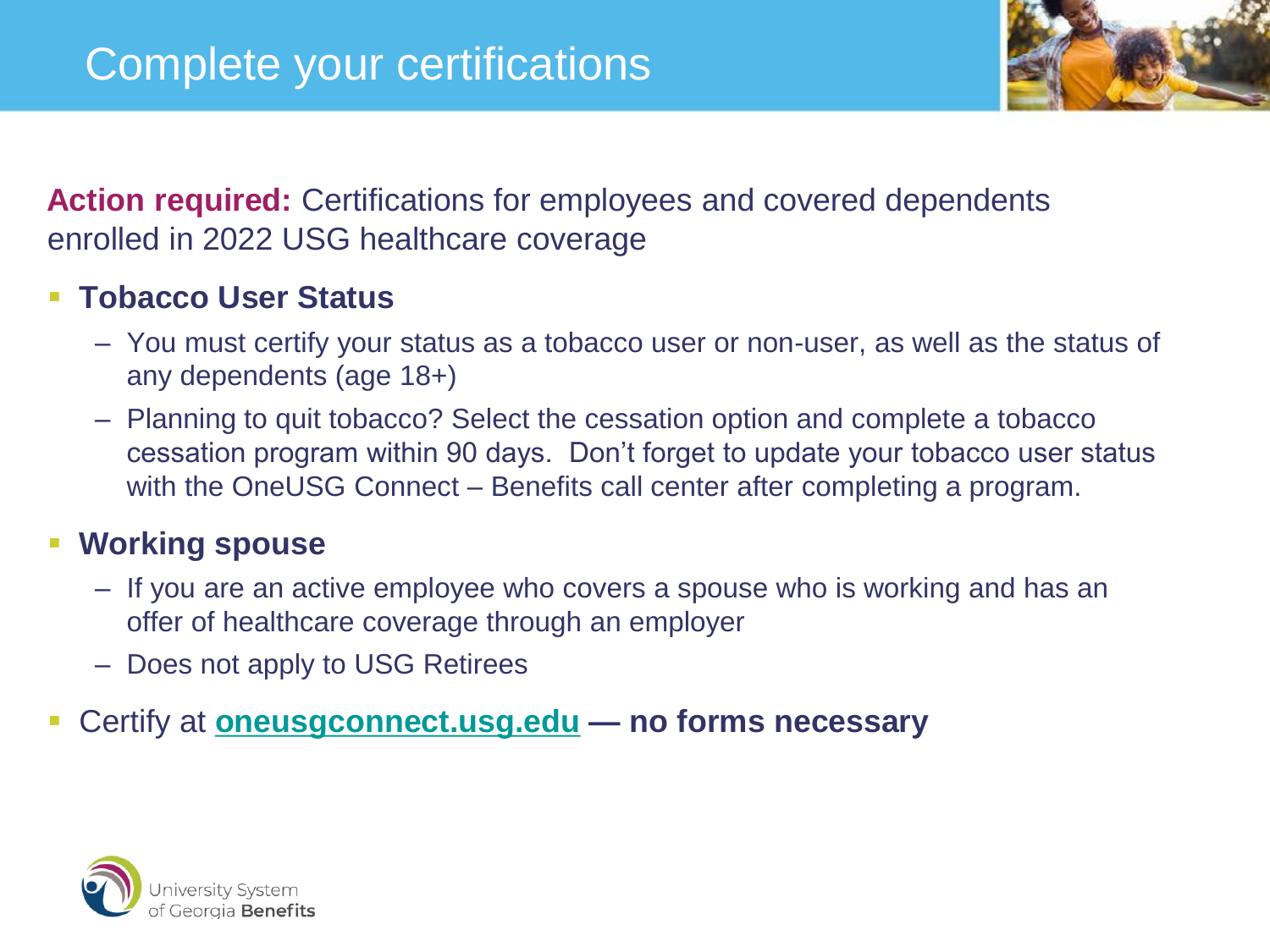

|                                           | What's the cost?                                                                                        | When does it apply?                                                                                                                                                                          |
|-------------------------------------------|---------------------------------------------------------------------------------------------------------|----------------------------------------------------------------------------------------------------------------------------------------------------------------------------------------------|
| <b>Tobacco User</b><br><b>Surcharge</b>   | Additional \$100/month for each<br>tobacco user on the plan $(18+)$ ,<br>in addition to medical premium | Active employee, dependent,<br>٠<br>retiree (pre-65 enrolled in<br>healthcare plan) certifies as a<br>tobacco user<br>If you do not complete the<br>п<br>certification                       |
| <b>Working Spouse</b><br><b>Surcharge</b> | Additional \$100/month, in addition to<br>medical premium                                               | Active employee's working<br>$\mathcal{L}_{\mathcal{A}}$<br>spouse declines an offer of<br>coverage from another employer<br>If you do not complete the<br><b>The State</b><br>certification |

*Remember to review your confirmation statement after making elections.*

#### **If you don't act, the surcharges will apply!** $\mathbf{L}$

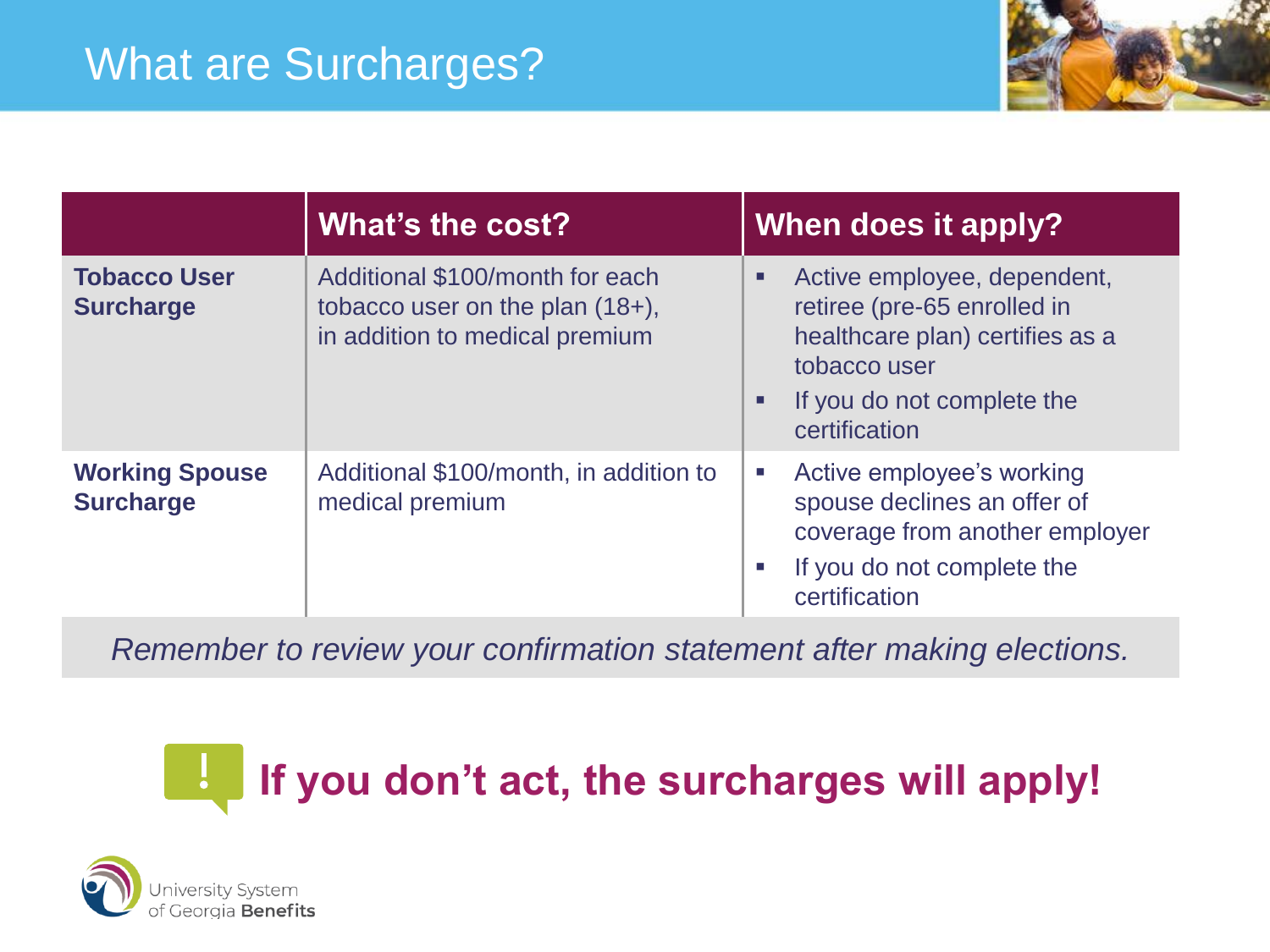

Beginning January 1, 2022, normal telehealth cost share will apply.

- **Live Health Online (LHO)**
	- ‒ Includes LHO, LHO Psychology and LHO Sleep (New)
	- ‒ Comprehensive Care and Blue Choice HMO First 3 visits Free!
	- ‒ Consumer Choice HSA Flat amount prior to deductible; Amount varies depending on type of service

### ▪ **Virtual Doctors Visits**

‒ Check with your doctor to see if they offer telehealth visits. We cover these too!

### ▪ **Kaiser Permanente HMO**

‒ Unlimited e-visits and telephonic care at no additional cost

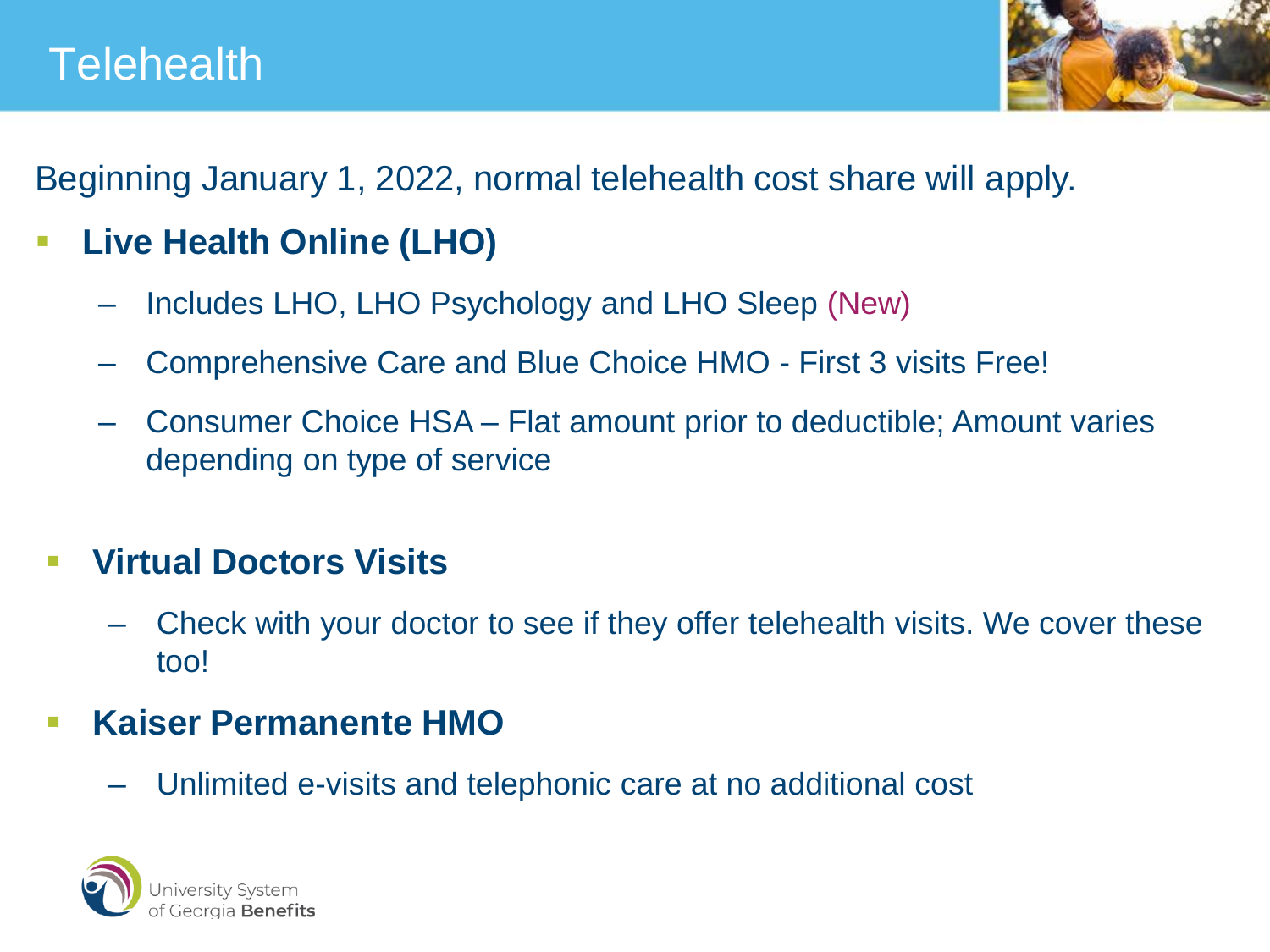### Preventive Care is Important!

- Getting regular checkups and screenings can help you stay healthy and catch problems early.
- Best of all, when you use these services through your doctor (in-network), there is no cost to you!
- Common Preventive care services:
	- Annual Check-up
	- Flu Shot
	- Mammogram (age 40+)
	- Colonoscopy (age **45+**)
	- Vaccinations (measles, mumps, rubella, etc.)

If you are enrolled in an Anthem healthcare plan, your Accolade Health Assistant can help you get on track and even help you schedule your appointment! Chat securely via the Accolade mobile app, call 866-204-9818 or visit member.accolade.com.





Review the list of **Preventative Services** 



In-network preventative services are **FREE**



Schedule your preventive screening

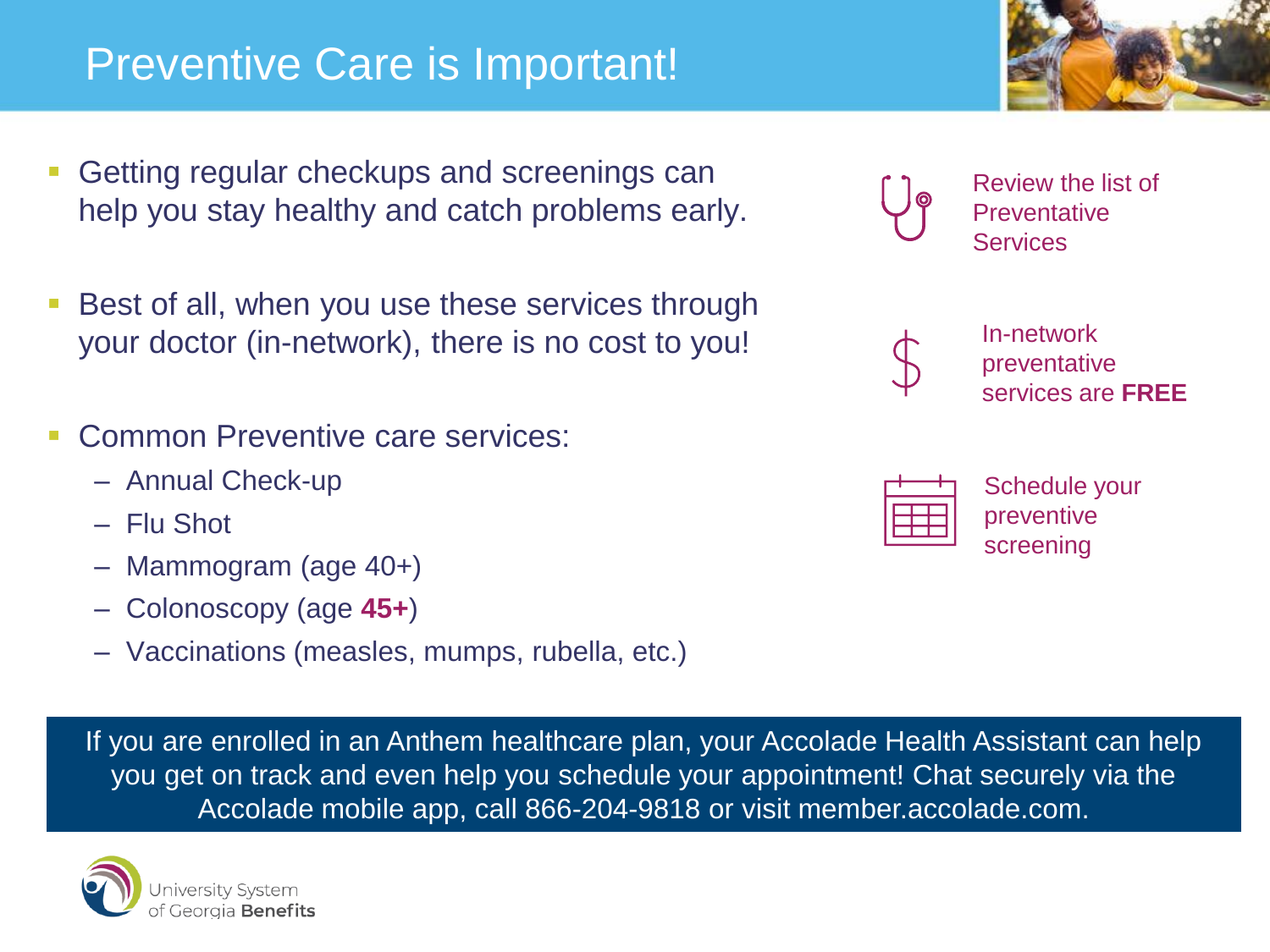

# Voluntary Benefits & Other Benefit Programs

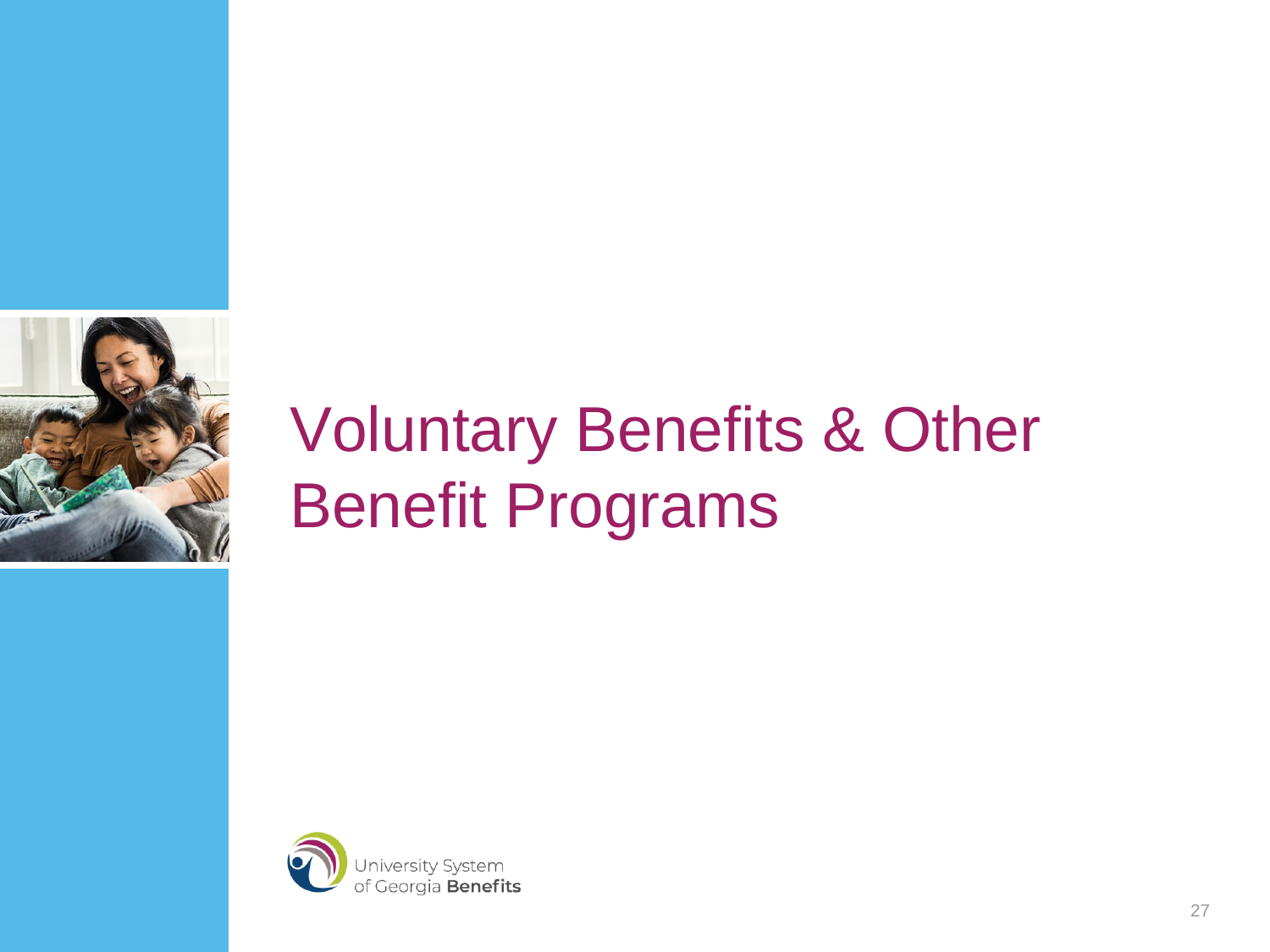## EyeMed – Vision Coverage

- Our EyeMed Vision Care plan saves you money on routine eye exams and eye care items.
- In addition to the Insight network, you now have access to EyeMed's PLUS\* provider network
- **To find a PLUS network provider, visit eyemedvisioncare.com/usg and look** for a PLUS provider.

#### Your vision plan

| Vision benefits are provided for the following  | <b>EyeMed Vision</b> |                              |  |  |
|-------------------------------------------------|----------------------|------------------------------|--|--|
| services and supplies once per 12-month period. | In network           | Out-of-network reimbursement |  |  |
| Exam <sup>*</sup>                               | \$10 copay           | \$40                         |  |  |
| Single vision lens                              | \$25 copay           | \$40                         |  |  |
| Standard lens                                   | \$80 copay           | \$55                         |  |  |
| Frames*                                         | \$150 allowance      | <b>S58</b>                   |  |  |
| <b>Contact lenses</b>                           | \$150 allowance      | \$130                        |  |  |
| Medically necessary contact lenses              | Paid in full         | \$210                        |  |  |

\*If you use an EyeMed PLUS provider, you will have a \$0 eye exam copay and an additional \$50 frame allowance

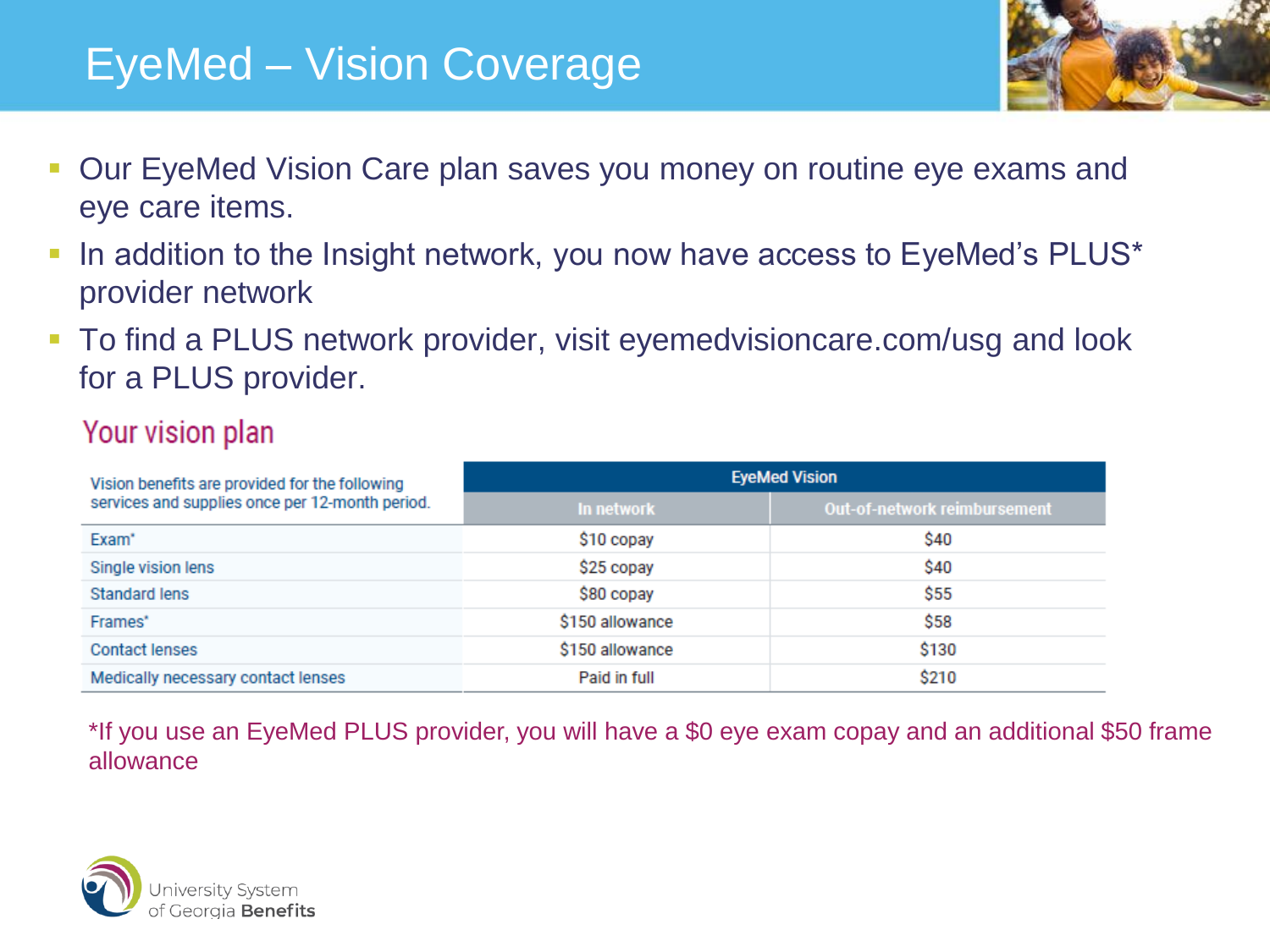

**During open enrollment**, you may elect or increase your supplemental life insurance by one level, up to 3x your annual salary, not to exceed \$500,000

■ Need help determining if you have enough coverage, use the life insurance estimator at [http://www.lifeonlinecalculator.com/.](http://www.lifeonlinecalculator.com/)

#### **Review and/or update your Beneficiaries**

This is a quick yet important step to ensure that the right person or persons are financially covered in case something happens to you.

- **You can update your beneficiary at anytime during the year through** <https://oneusgconnect.usg.edu/>
- If you do not have a beneficiary on file with OneUSG Connect Benefits, your benefits will be paid based on the order specified in the plan certificate.



While you are updating your Life Insurance beneficiaries, don't forget about your retirement benefits.

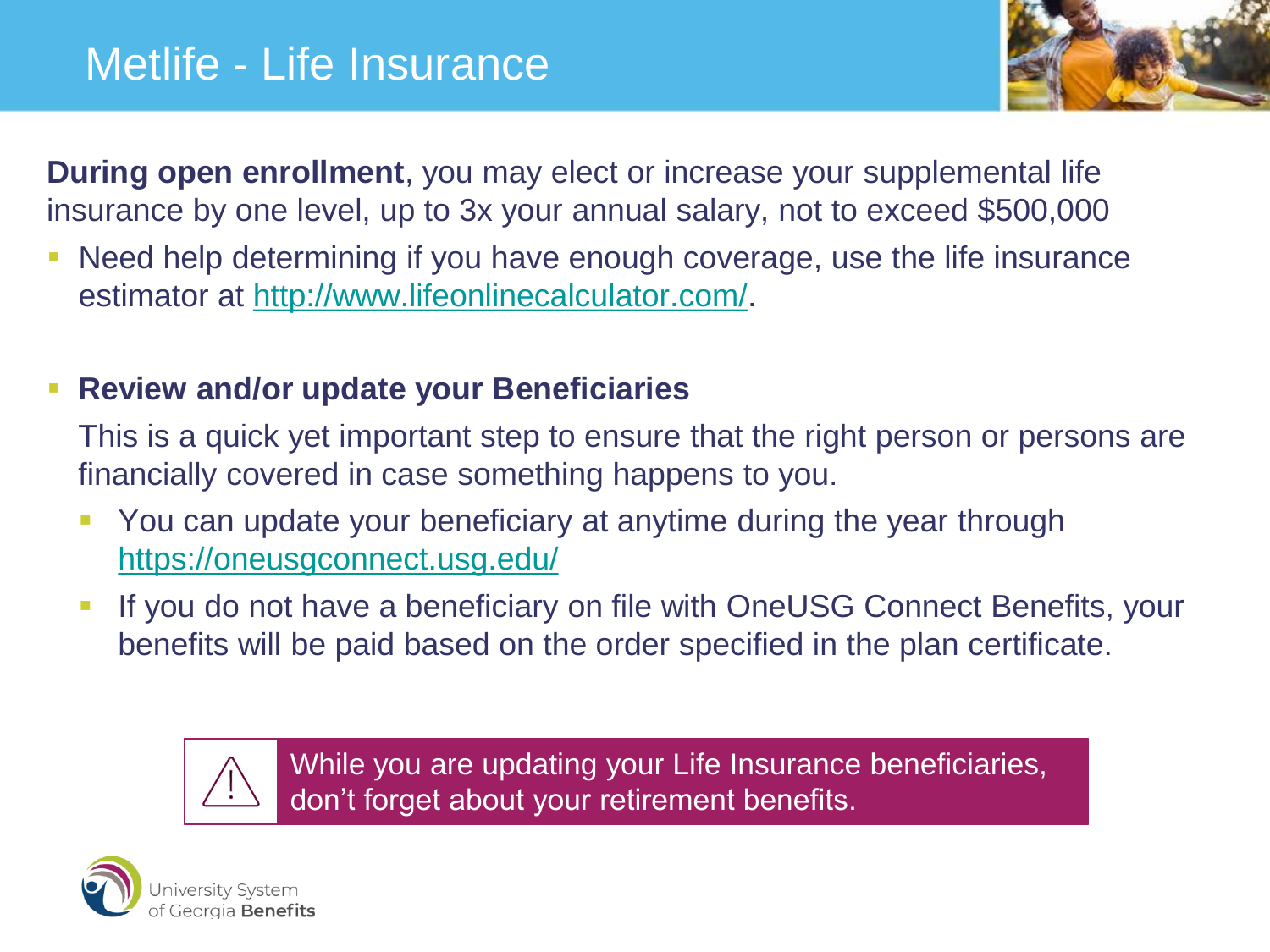### Shared Sick Leave



#### Time Away from Work

- Annual Leave  $\blacktriangleright$
- Education Support Leave
- Fair Labor Standards Act Leave
- Family and Medical Leave Act
- $\bullet$  Holidays  $\blacktriangleright$
- Inclement Weather or Other Emergencies
- Military Leave
- Organ and Marrow Donation A
- Parental Leave
- Personal Leave  $\blacktriangleright$
- Policy on Education Leave without Pay A
- Selective Service/Physical Examinations
- Shared Sick Leave Program
- Sick Leave with Pay  $\blacktriangleright$
- Sick Leave without Pay
- Time and Leave Reporting  $\blacktriangleright$
- Voting Leave and Other Miscellaneous Leave
- **UWG offers employees an** opportunity to join the Shared Sick Leave pool.
- **Open Enrollment is your annual** opportunity to donate and/or enroll in the Shared Leave pool.
- **[To participate, complete the donation](https://app.smartsheet.com/b/form/3d62717d98ce40f388122c0223bfc6ed)** / enrollment form.
- **Review the [BOR policy](https://www.usg.edu/hr/assets/hr/hrap_manual/HRAP_Shared_Sick_Leave_Program_Time_Away_from_Work.pdf) on eligibility,** forms and program details.

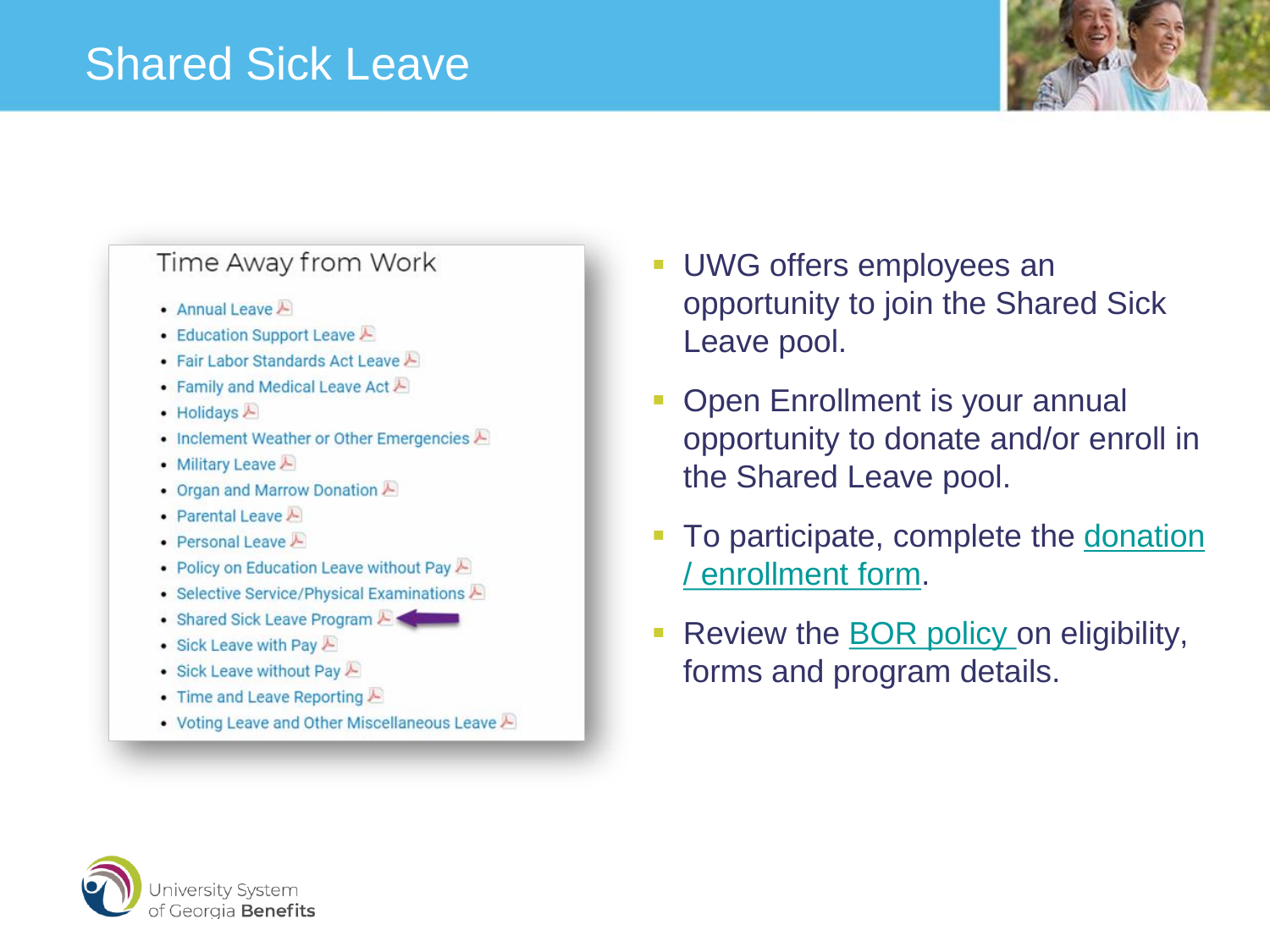

## Wrap Up

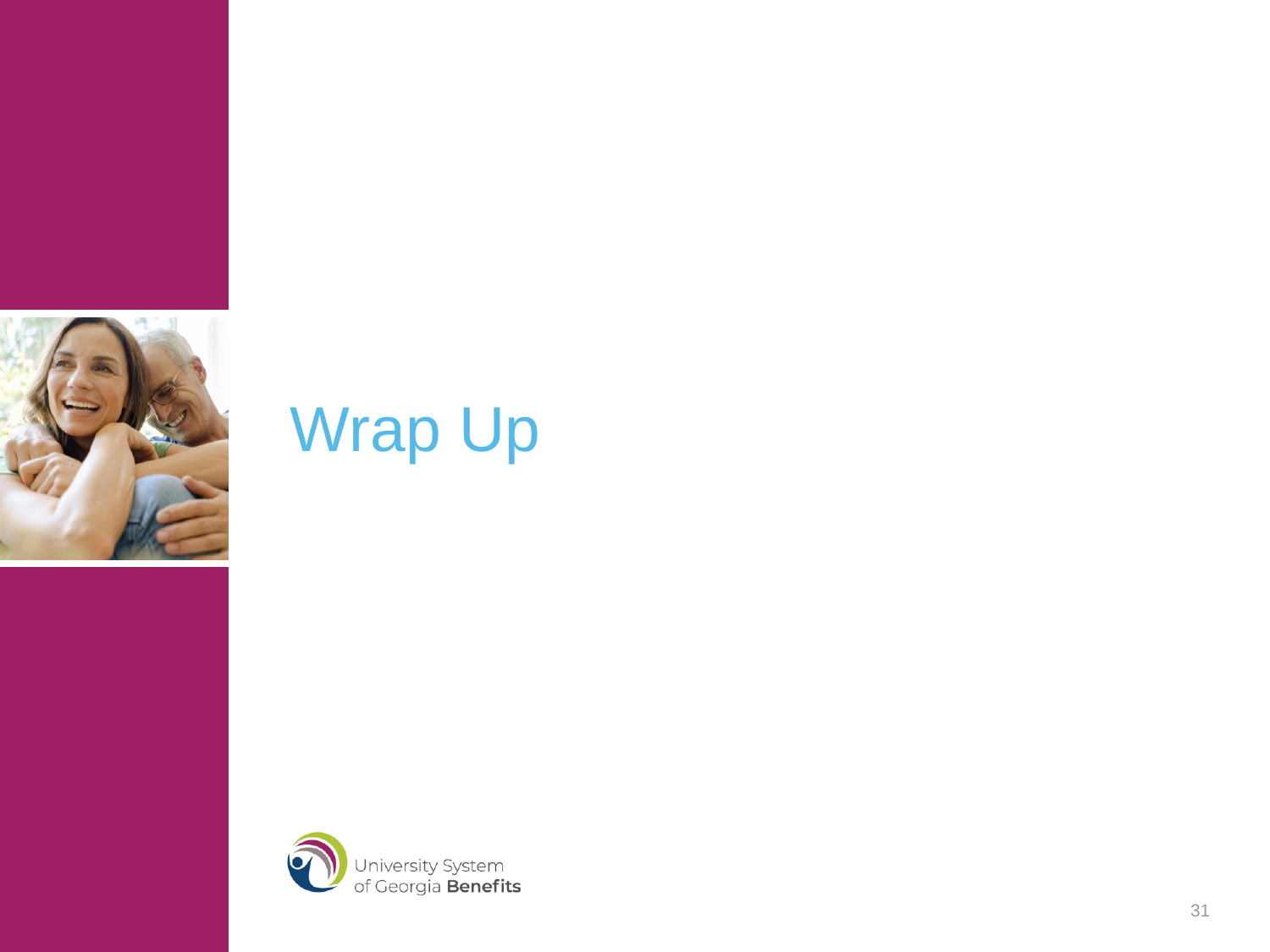



OneUSG Connect - Benefits website Visit **<oneusgconnect.usg.edu>**and click **Manage My Benefits**



OneUSG Connect - Benefits Call Center Call 1-844-587-4236 Monday – Friday 8am -5 pm EST No extended hours

#### For benefit details, visit **oneusgconnect.usg.edu**.

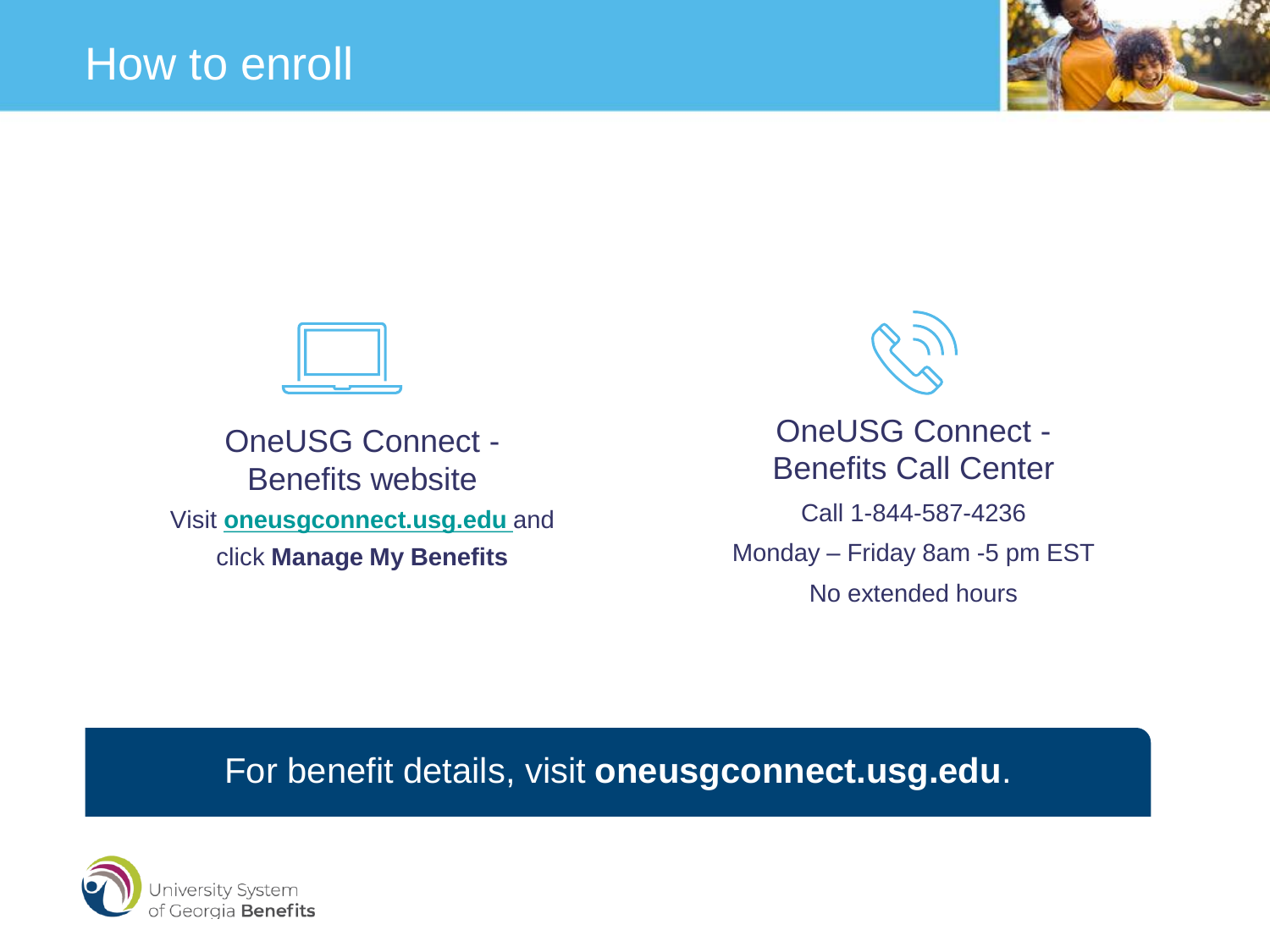



Enroll and/or make plan changes no later than November 5, 2021



You must re-enroll in the Flexible Spending Account every year



- Complete your tobacco user and working spouse certifications
	- ‒ If you don't complete them, the surcharges will apply



- If you have an HSA with Optum Bank, don't forget to approve the transfer to HSA Bank
	- ‒ Approval must be received no later than January 14, 2022
	- ‒ Earn credit of \$50 (if you are eligible for HSA contributions in 2022)

```
Confirm and/or update your beneficiaries
```